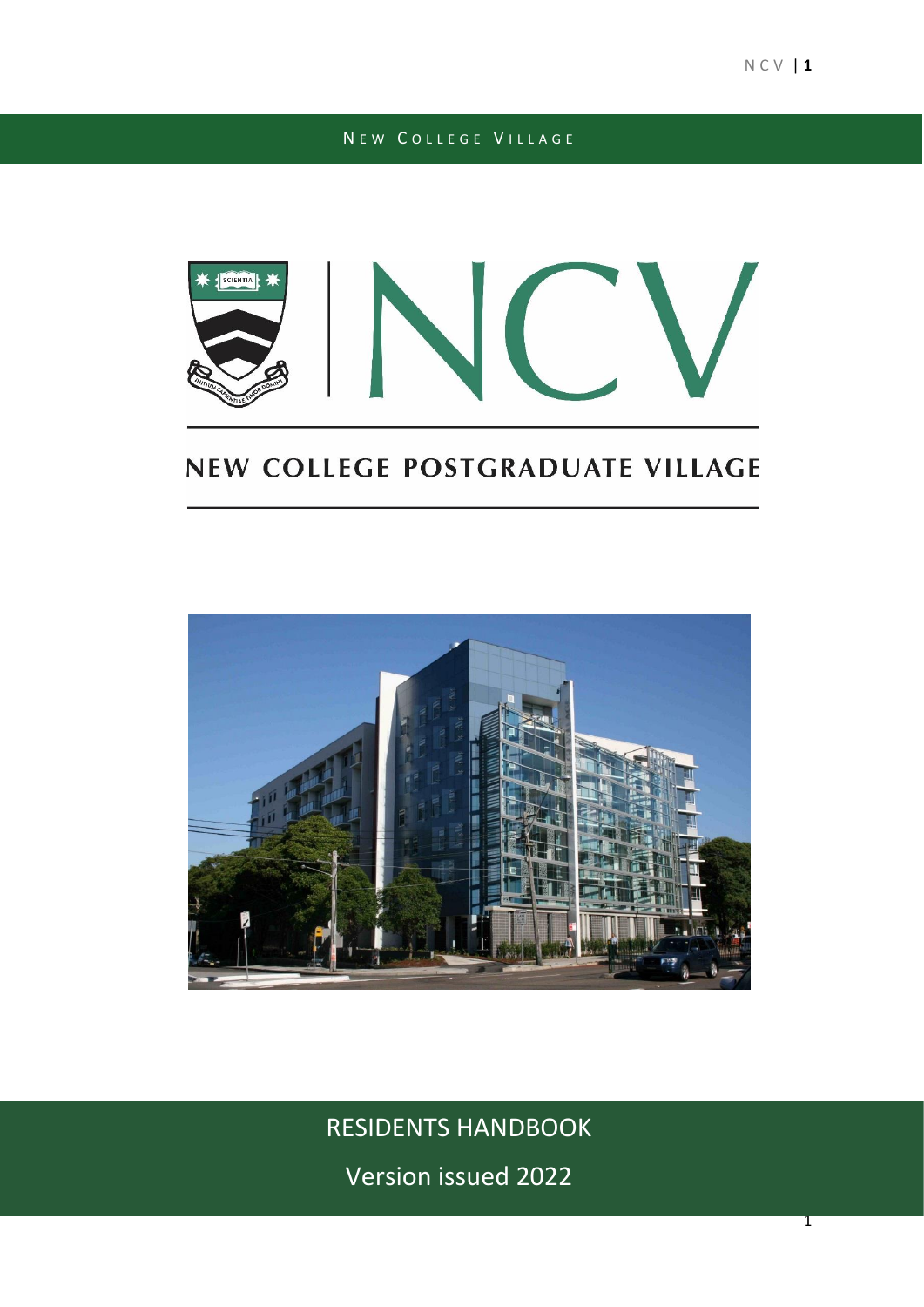# **Table of Contents**

| 1.1 Master's Welcome                                            | 5      |
|-----------------------------------------------------------------|--------|
| 1.2 Living at NCV                                               | 6      |
| 1.3 General Information                                         | 6      |
| 1.4 Resident Student Program                                    | 6      |
| 1.5 New College Lectures                                        | 7      |
| 1.6 Centre for Christian Apologetics, Scholarship and Education | 7      |
| 1.7 Academic Activities                                         | 7      |
| 1.8 New College Board                                           | 7      |
| 1.9 Organisational Chart                                        | 8      |
| 2.0 The Staff Team                                              |        |
|                                                                 |        |
| 2.1 The Master<br>2.2 The Dean                                  | 9      |
| 2.3 Assistant Dean                                              | 9<br>9 |
| 2.4 Senior Academic Tutor                                       | 9      |
| 2.5 Senior Residents                                            | 9      |
| 2.6 Senior Ministry Resident                                    | 9      |
| 2.7 NCV Reception                                               | 10     |
| 2.8 NCV Admissions Officer                                      | 10     |
| 2.9 Maintenance Team                                            | 10     |
| 2.10 Cleaning Team                                              | 10     |
| 2.11 Finance Team                                               | 10     |
| 2.12 Welfare, Health and Safety Committee                       | 10     |
|                                                                 |        |
| 3.1 Academic Progress                                           | 11     |
| 3.2 Academic and Research Seminars                              | 11     |
| 3.3 The Research Community                                      | 11     |
| 3.4 Academic Tutors                                             | 11     |
| 3.4.1 Tutorial Room                                             | 12     |
| 3.5 Printing and Photocopying                                   | 12     |
| 3.6 Scholarships Available through NCV                          | 12     |
| 3.7 Study Spaces around the building                            | 12     |
|                                                                 |        |

| 4.1 Board Games                     |  |
|-------------------------------------|--|
| 4.2 Booking Rooms for Exclusive Use |  |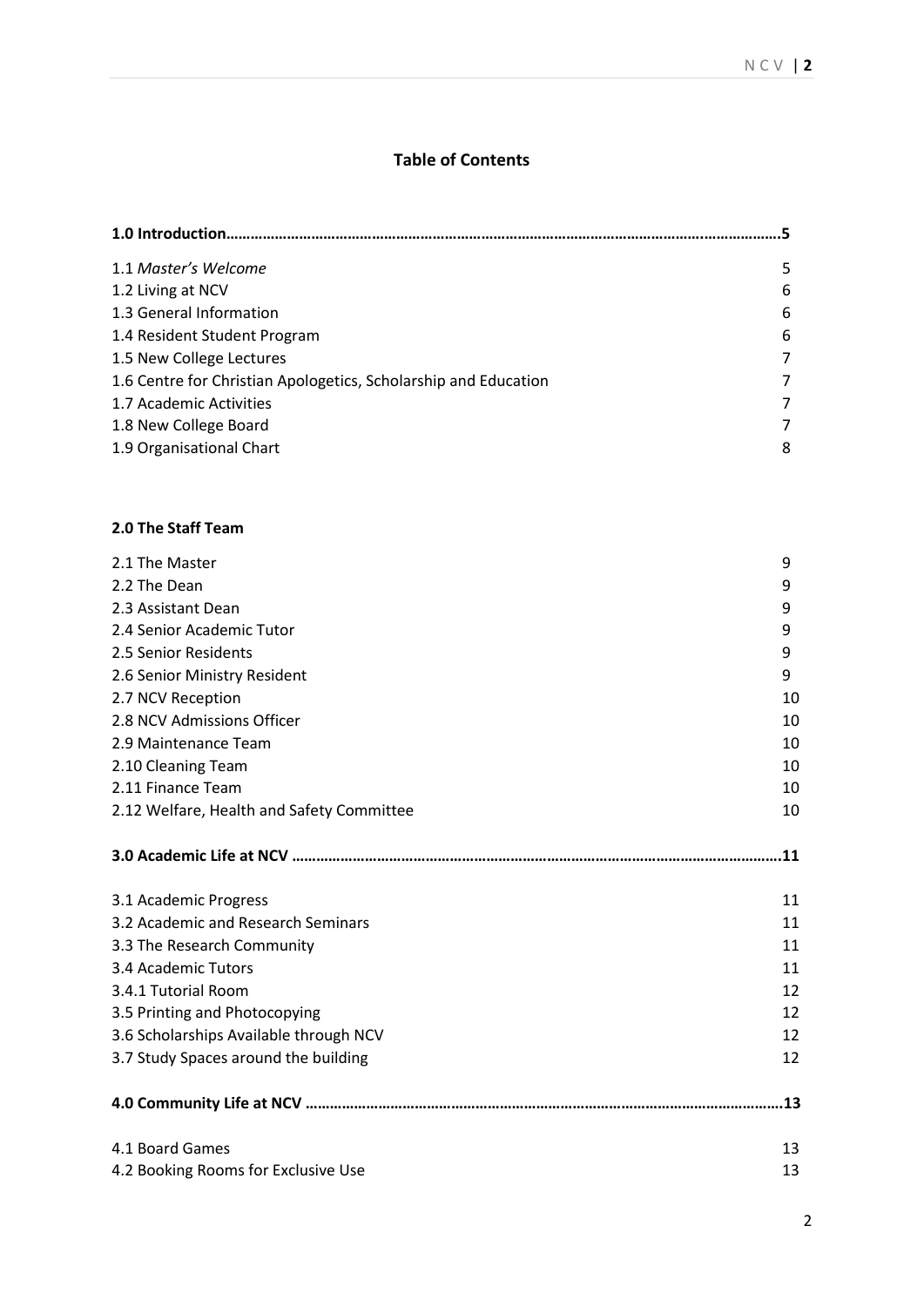| 4.3 Christian Community                             | 14  |  |  |
|-----------------------------------------------------|-----|--|--|
| 4.4 Facebook Pages                                  | 14  |  |  |
| 4.5 Meal Plan                                       |     |  |  |
| 4.5.1 Special Diets and the associated meal credits |     |  |  |
| 4.6 Music (Bands and Choirs)                        |     |  |  |
| 4.7 Noise                                           | 16  |  |  |
| 4.8 Parties                                         | 16  |  |  |
| 4.9 Pets                                            | 16  |  |  |
| 4.10 Piano                                          | 17  |  |  |
| 4.11 Social Activities                              | 17  |  |  |
| 4.12 The Terrace                                    | 17  |  |  |
| 4.13 Weekly Notices                                 | 17  |  |  |
|                                                     |     |  |  |
|                                                     |     |  |  |
| 5.1 Room Contents                                   | 18  |  |  |
| 5.2 Tips for Apartment Living                       | 18  |  |  |
| 5.2.1 Shared Kitchens                               | 19  |  |  |
| 5.2.2 Refrigerators                                 | 19  |  |  |
| 5.3 Tips for Studio Living                          | 20  |  |  |
|                                                     | .21 |  |  |
| 6.1 Access Card to enter the building               | 21  |  |  |
| 6.2 Air Conditioning in Rooms                       | 21  |  |  |
| 6.3 Bicycles                                        | 22  |  |  |
| 6.4 Car Parking                                     | 22  |  |  |
| 6.5 Cleaning                                        | 22  |  |  |
| 6.5.1 Medical Equipment disposal e.g. needles       | 23  |  |  |
| 6.5.2 Personal hygiene product disposal             | 23  |  |  |
| 6.5.3 Garbage chutes                                | 23  |  |  |
| 6.5.4 Recycling bins                                | 23  |  |  |
| 6.5.5 Clothing recycling                            | 24  |  |  |
| 6.6 Contracts                                       | 24  |  |  |
| 6.6.1 Break Contract Early Fee                      | 24  |  |  |
| 6.7 Damage to College Property                      | 24  |  |  |
| 6.8 Door locks                                      | 24  |  |  |
| 6.9 Electricity                                     | 24  |  |  |
| 6.10 Electrical Appliances                          | 25  |  |  |
| 6.11 Fee Payments                                   | 25  |  |  |
| 6.12 Fire Alarms                                    | 26  |  |  |
| 6.13 Grocery Deliveries                             | 26  |  |  |
| 6.14 Guest Requests                                 | 27  |  |  |
| 6.14.1 Overnight Guests                             | 27  |  |  |
| 6.15.2 Guests coming to visit you or attend parties | 27  |  |  |
| 6.15 Insects                                        | 28  |  |  |
| 6.16 Laundry                                        | 28  |  |  |
| 6.17 Mattresses                                     | 28  |  |  |
|                                                     |     |  |  |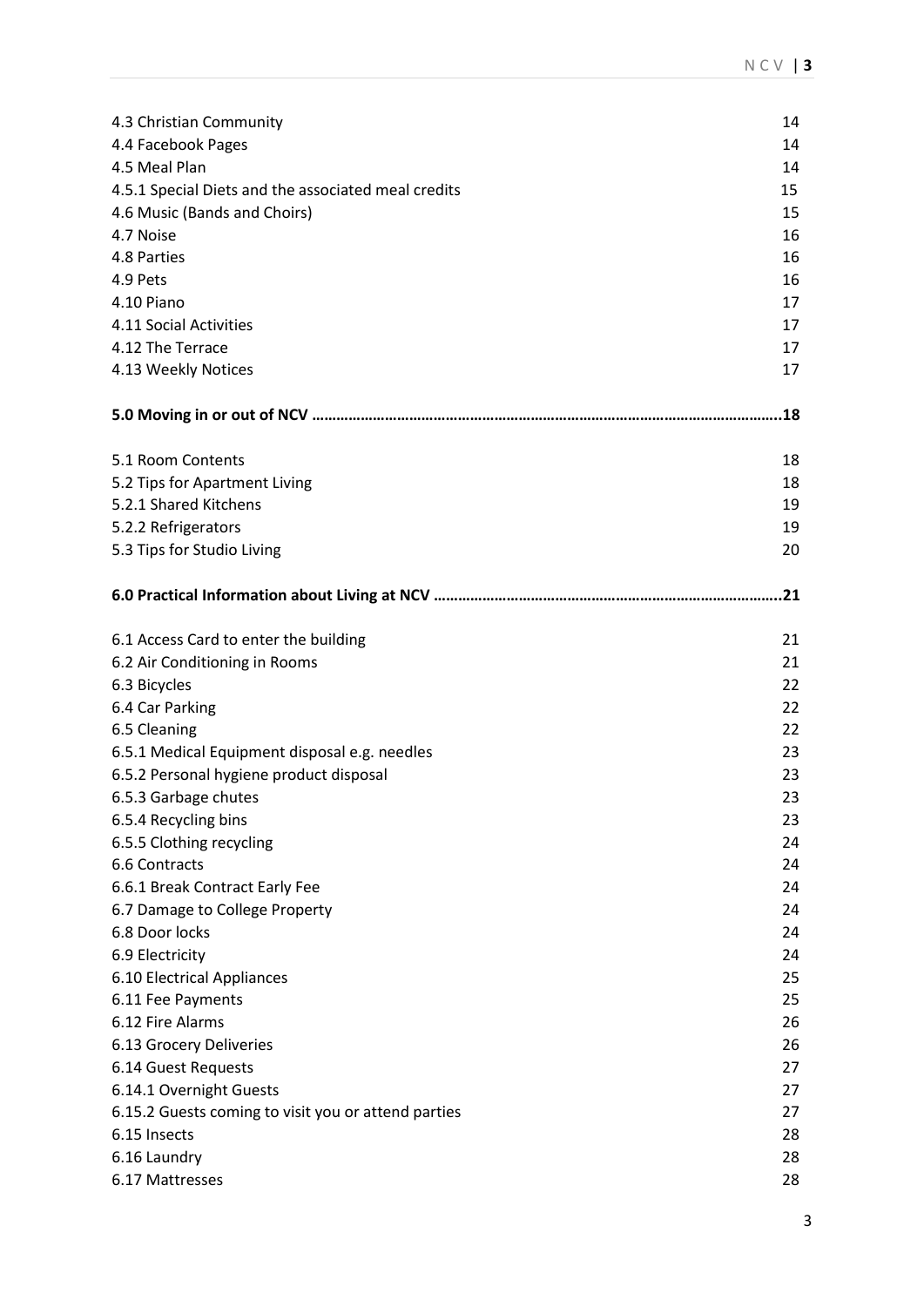| 28<br>29<br>29<br>29<br>29<br>29<br>30<br>30<br>30<br>30<br>32<br>32<br>32<br>.33<br>34<br>36<br>36<br>36<br>36<br>36 |                                              |  |
|-----------------------------------------------------------------------------------------------------------------------|----------------------------------------------|--|
|                                                                                                                       | 6.18 Mail/Mailboxes                          |  |
|                                                                                                                       | 6.19 Maintenance Requests                    |  |
|                                                                                                                       | 6.20 Oven in the Games Room                  |  |
|                                                                                                                       | 6.21 Policies                                |  |
|                                                                                                                       | 6.22 Security and Building Access            |  |
|                                                                                                                       | 6.22.1 Building Access                       |  |
|                                                                                                                       | 6.22.2 Room Access                           |  |
|                                                                                                                       | 6.22.3 Entry after Hours                     |  |
|                                                                                                                       | 6.23 Sickness and Health Issues              |  |
|                                                                                                                       | 6.24 Storage during holidays                 |  |
|                                                                                                                       | 6.25 Utility Bills                           |  |
|                                                                                                                       | 6.26 WiFi                                    |  |
|                                                                                                                       | 6.27 Window Springs                          |  |
|                                                                                                                       |                                              |  |
|                                                                                                                       | 7.1 New College Harassment Policy - Abridged |  |
|                                                                                                                       |                                              |  |
|                                                                                                                       | 8.1 Alcohol Consumption                      |  |
|                                                                                                                       | 8.2 Illegal Substances                       |  |
|                                                                                                                       | 8.6 Rooms                                    |  |
|                                                                                                                       | 8.7 Smoking                                  |  |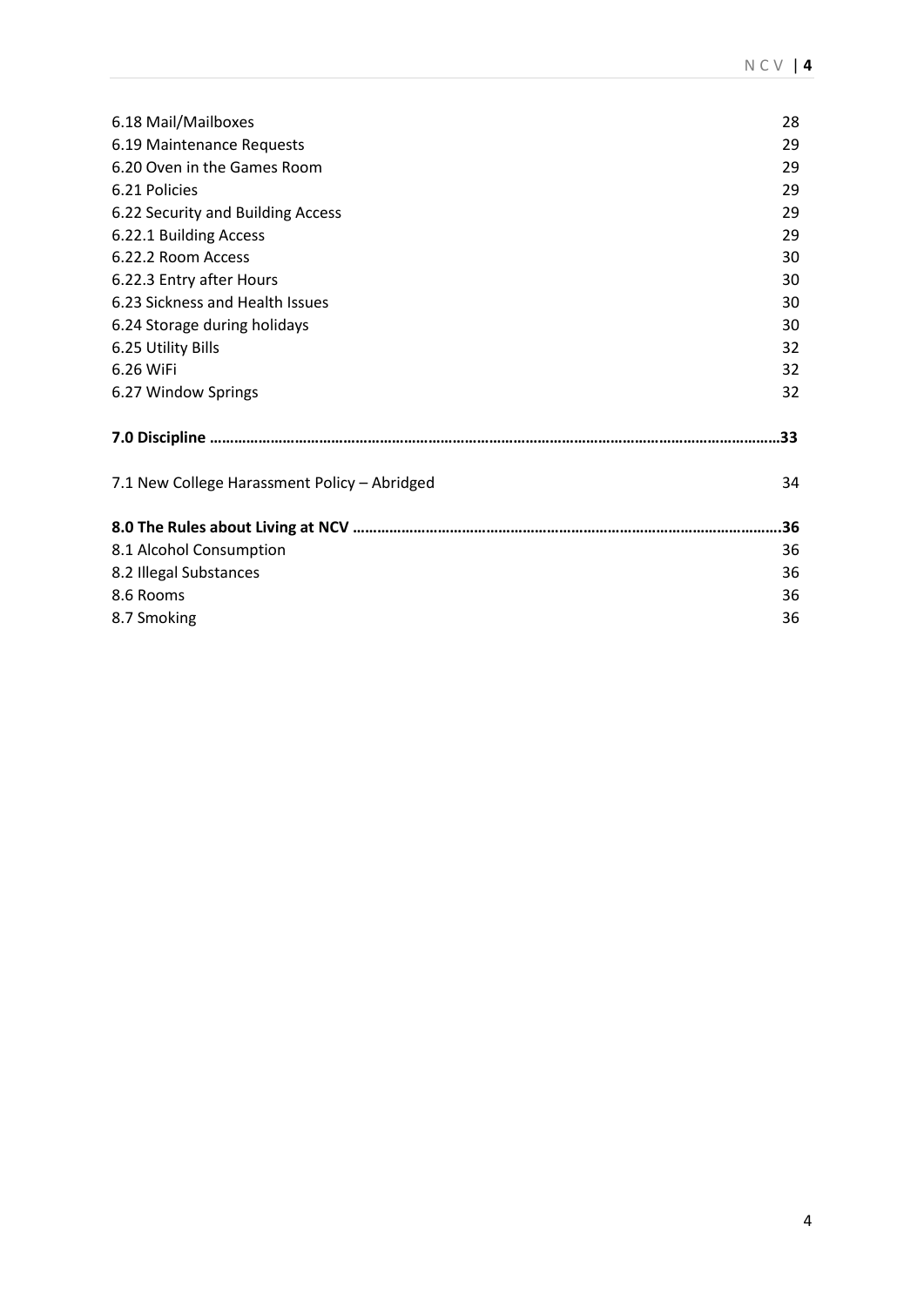# **1.0 INTRODUCTION**

#### **1.1 Master's Welcome**

#### **WELCOME TO NEW COLLEGE POSTGRADUATE VILLAGE!**

New College was established in 1969. It is based on the Oxbridge model of college life, and it seeks to educate the whole person.

Immediately after the Second World War, a small group of Christian academics and intellectuals formed the New Universities Colleges Council (NUCC). NUCC no longer exists but it is from this group that the New Colleges at UNSW get their name. Our older sister 'college' New College is located diagonally opposite with the main college administration and is also home to 247 undergraduate students.



While the communities of New College and New College Postgraduate Village (NCV) are largely separate, both communities share the same heritage and are concerned with the intellectual, social, and spiritual development of the residents. Both colleges are places that seek to make a difference to people's lives.

University colleges occupy a special place in the life of the contemporary university, acting as a bridge between the academic world and the community at large. In an age where many lament the lack of community within the modern university, the university college offers one of the last opportunities for membership of an intellectual community where members can explore ideas and challenge each other to consider their place within the world, not just the university.

NCV is a unique community. It is a place that will quickly become home for you while at UNSW. Our hope is that you will experience a sense of belonging and make friends that you will keep for life. Our strong academic and pastoral support systems are a vital part of the strength of this community. Your welfare and growth are at the core of college life and the key concern of staff and residents. Residents contribute to one another's lives. I hope you will quickly appreciate the privilege of membership within this community, and with it, accept your own responsibility to contribute in positive ways to the lives of other people.

Adjunct Professor Bill Peirson Master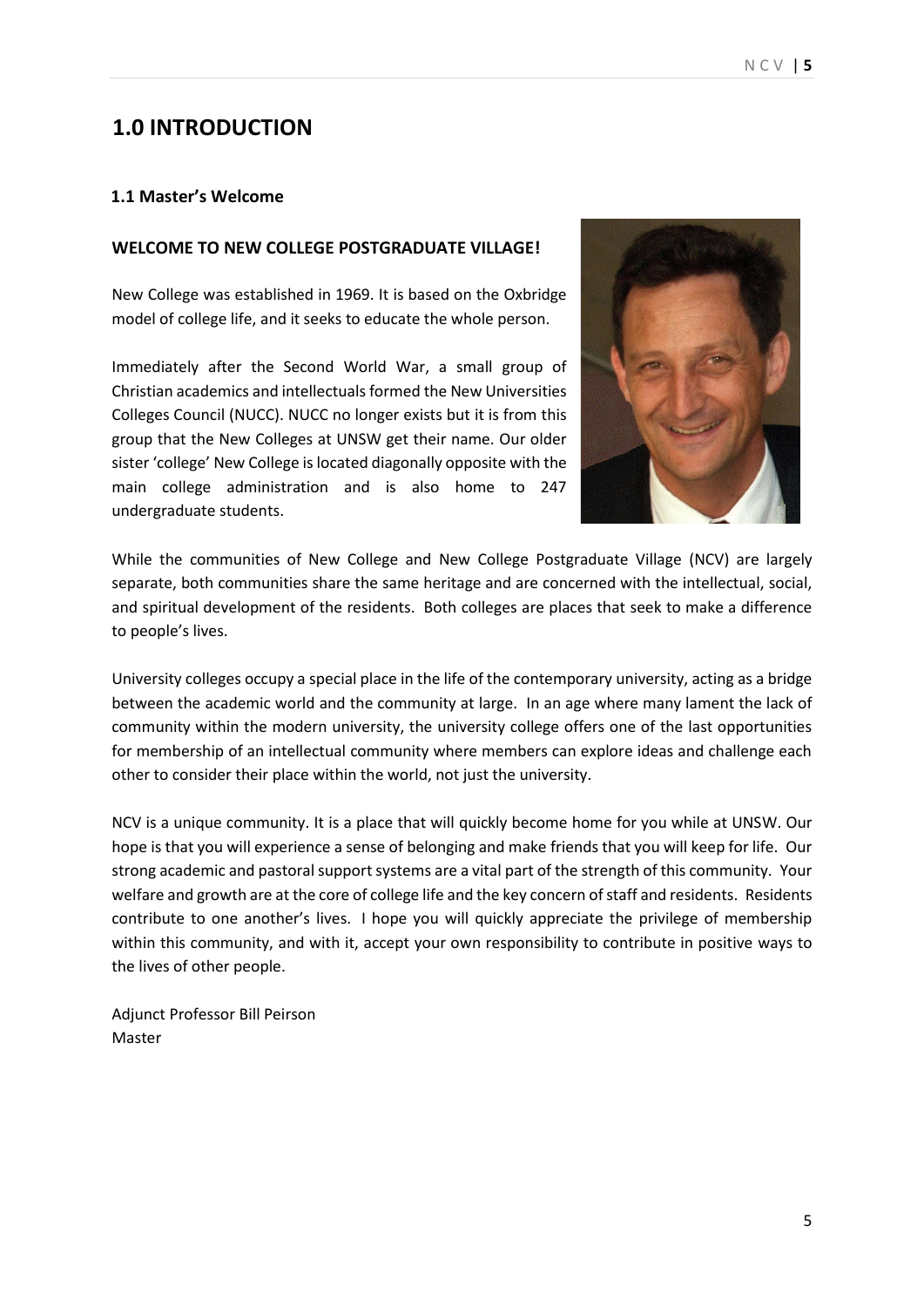#### **1.2 Living at NCV**

This Directory contains several rules and procedures that help to ensure that New College Postgraduate Village is able to sustain a university community that is true to the mission of the College and that meets the expectations of its various stakeholders. The stakeholders are varied and include current residents, staff, and parents of residents, alumni, the University, the College Board, and the Church. Living at New College is not like living at home, nor is it like living in a flat within the community or even in a University owned hall of residence. Being a member of the overall New College community is a privilege extended to a relatively small number of people. With this membership come rights and responsibilities.

Admission to New College Postgraduate Village carries with it the presumption that residents will conduct themselves as responsible members of the college community. This includes an expectation that students will obey the law, will comply with rules & regulations of the college; will maintain a high standard of integrity and honesty; and will respect the rights, privileges, and property of other members of the college community. Residents have a unique opportunity to help build a strong community, to demonstrate concern for others, to learn and demonstrate tolerance and appreciation of differences, and contribute to the further development of the quality of campus life.

The following general principles provide an indication of the philosophy that helps to shape this community. The pages that follow offer more specific rules and guidelines that residents are expected to observe as a condition of accepting residence at New College Postgraduate Village. The specific examples are intended to be illustrative rather than all-inclusive to provide residents with an indication of what constitutes appropriate and inappropriate behaviour. The Master reserves the right to introduce or change rules when necessary to sustain the College community for the good of the majority of residents. If any subsequent changes to the directory are required, residents will be informed at the time, the most up to date version will be on the website.

#### **1.3 General Information**

New College Postgraduate Village is a residential academic community in The University of New South Wales. It is committed to the academic and intellectual ideals of the University with a specific focus on postgraduate accomplishment. Therefore, the College strives for the development of the highest level of intellectual excellence and cultivation of a stimulating and enjoyable living environment.

The Anglican foundation of the College gives special motivation to our educational and social goals. The Anglican tradition has a long history of devotion to scholarship and of involvement in society and these are crucial. Scholarship and social involvement are the hallmarks of our community. To achieve these goals, the College conducts several programs.

#### **1.4 Resident Student Program**

This program offers accommodation, tutorial assistance, pastoral care, and community activities. It aims to promote awareness of and involvement in the life of the University, high standards of academic commitment and performance, awareness of other disciplines, interest in research and awareness of society and social problems in Australia.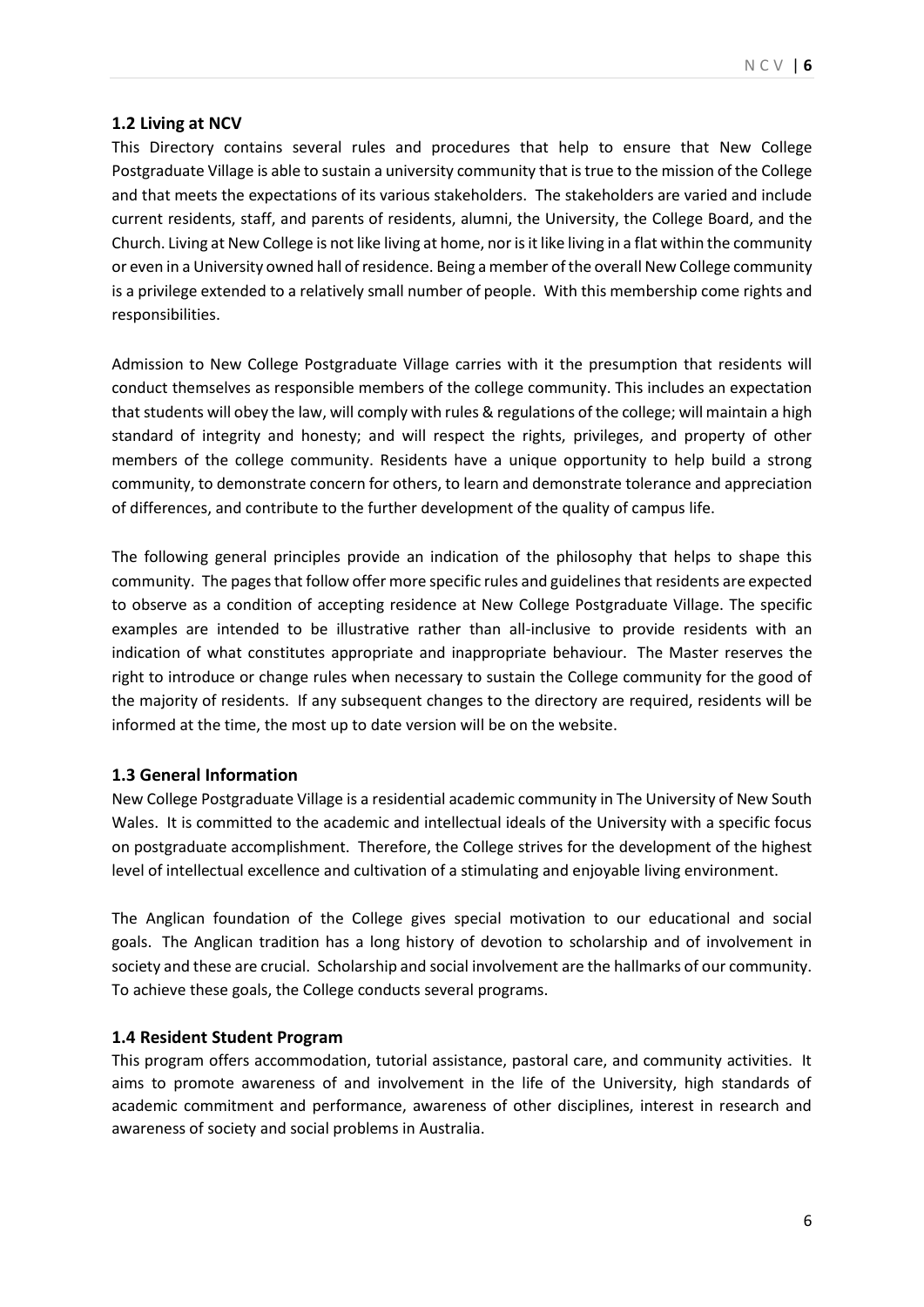# **1.5 New College Lectures**

In 1986 the College set up a Trust to conduct an annual series of public lectures within the College. The Master chairs this group and is responsible for the conduct and planning of the Lectures. Each year a significant scholar is asked to take up some aspect of contemporary society and to comment on it from the standpoint of their Christian faith, professional experience, and a specialist field of knowledge.

#### **1.6 Centre for Christian Apologetics, Scholarship and Education**

CASE [\(http://www.case.edu.au/\)](http://www.case.edu.au/) was established in 2002 and grew out of the New College Institute for Values Research that was established in 1987. The Centre promotes understanding of important contemporary issues from a Christian perspective. It does this by engaging people of all persuasions in dialogue, debate and discussion concerning contemporary issues of broad interest. The Centre publishes books and conducts conferences, seminars, and research projects, all of which provide opportunities for Collegians to be involved.

The journal *CASE Quarterly* is free to all members of our residential community. The Master will encourage collegians to contribute to forthcoming issues of *CASE Quarterly* and is keen to see collegians thoughts and creations used to promote wider discussion within the Australian community.

### **1.7 Academic Activities**

New College Postgraduate Village has a proud tradition of outstanding academic achievement including an outstanding record of successful doctorates, University Medallists as well as numerous other awards and prizes. The College promotes this strong academic tradition by maintaining active engagement with UNSW and through our strong academic tutorial and research programs (see below).

The College further supports this tradition through several programs including:

- addresses at Formal Dinners from distinguished scholars and leaders;
- access to the programs and activities of CASE and the New College Lectures.
- involvement of visiting academics, senior staff, and postgraduate students in college life.

The College also runs conferences, seminars, and functions (largely during vacations) that bring significant groups into the building. Participation in many of these conferences and forums are open to Collegians and further enrich the life of the College. These conference activities also provide a substantial subsidy for college activities including the Resident Student Program.

#### **1.8 New College Board**

The New College Board of Directors has overall responsibility for the governance of the College. The Master reports to the Board whose members maintain an active interest in the NCV community.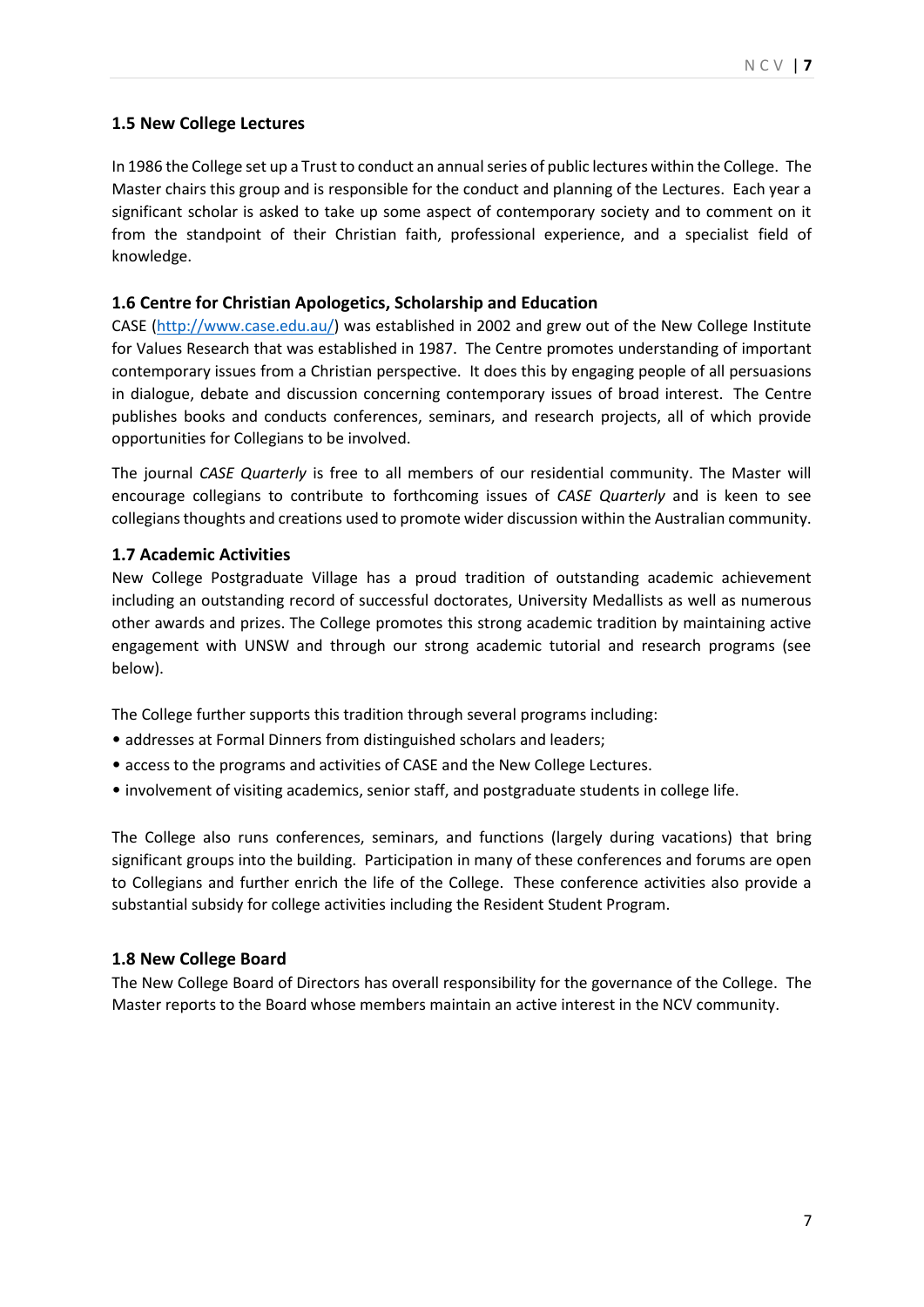# **1.9 Organisational Chart**

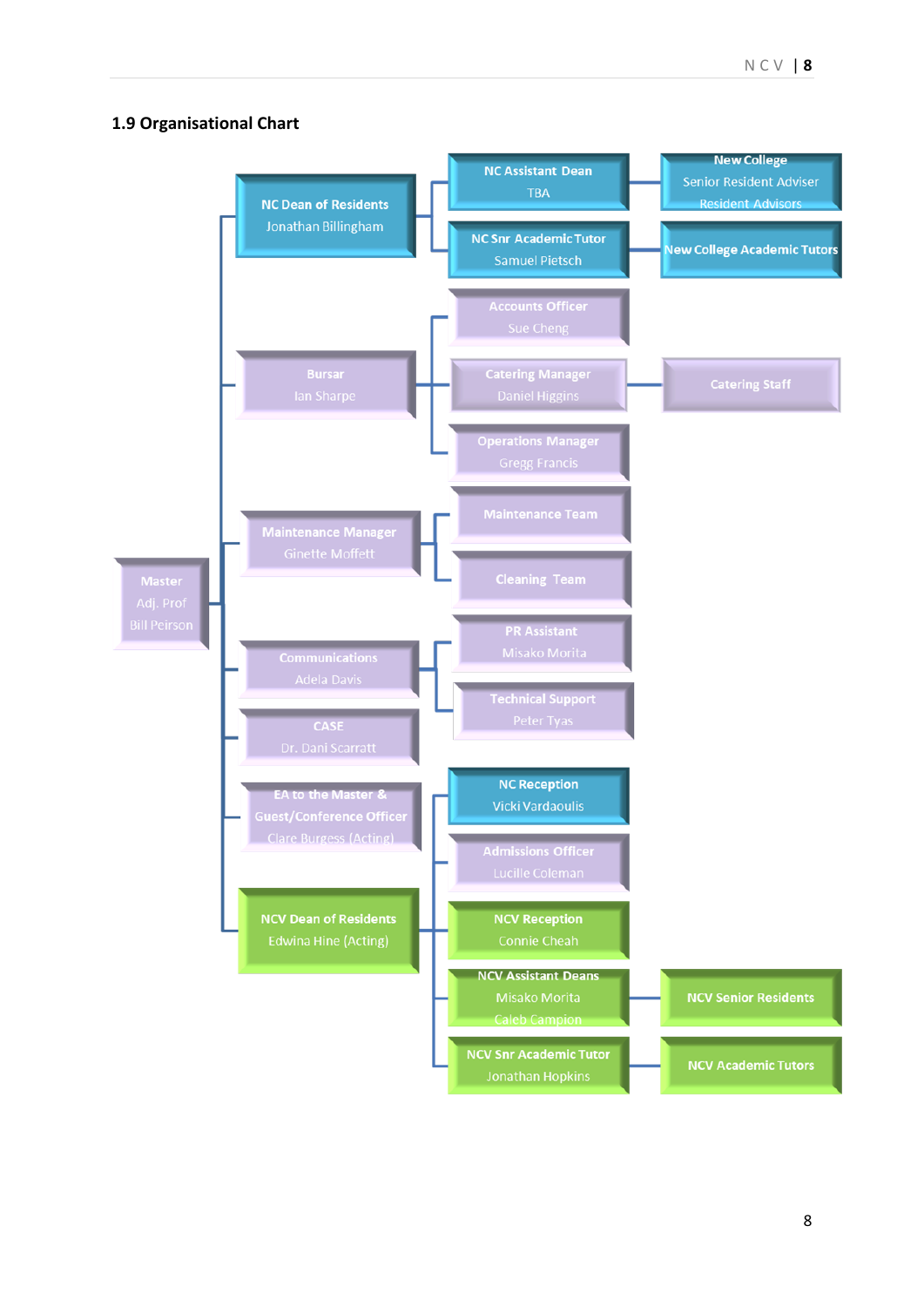# **2.0 The NCV Staff Team**

2.1 The Master – Adjunct Professor Bill Peirson is the Master of New College and New College Postgraduate Village. Bill is a former director of the Water Research Laboratory at UNSW. He commenced as Master in November 2016 having been Dean of New College prior to that. Bill is married to Ruth, and they have three daughters and two sons in law. Bill and Ruth often attend NCV social events and love getting to know residents in both of our communities. Bill gathers with an eclectic crowd early on weekend mornings to play touch football no matter what the weather.

2.2 The Dean – The Acting Dean is Edwina Hine. To contact the Acting Dean, email [ncvdean@newcollege.unsw.edu.au](mailto:ncvdean@newcollege.unsw.edu.au)

The NCV Dean oversees the pastoral care and academic tutorial programs for the residents at New College Postgraduate Village. This involves coordinating the NCV Senior Resident Team and Academic Tutors. The Dean works with Lucille Coleman on the NCV admissions process. They live on-site at New College Postgraduate Village.

#### 2.3 Assistant Dean –Shared Role in 2022

Misako Morita (Level 6) Completed her Master's in Public Relations at UNSW in 2021 where she also served as the Senior resident on Level 7. She has been appointed the Joint Assistant Dean in 2022, her special focus will be International Students, Upper year residents and Pastoral Care. She also works as the Colleges' Public Relations Assistant.

Caleb Campion (Level 5), Studies Social Science/Law and was an RA in New College during 2021. He has been appointed the Joint Assistant Dean in 2022, his special focus will be Undergraduate Students, and building a thriving College Community.

2.4 Senior Academic Tutor – Jonathan Hopkins is our Senior Academic Tutor. He oversees the team of Academic Tutors, runs the regular NCV Research seminars, and organises activities for our postgrad residents. He has experience on the College Tutoring and Senior Resident teams. Jonathan is undertaking her PhD in Polymer Science. He currently resides in a studio on Level 4.

#### 2.5 Senior Residents –

The Senior Residents provide pastoral care and support to the residents of NCV. Outside of business hours they will be able to let you into the building if you are locked out. They should be your first point of contact for any issues you may be having. To contact the Senior Resident on Duty please call ph. 8344 4500 anytime of the day or night.

Chandler Corrigan – is from North Qld and is completing his degree in Honours degree in Engineering and Mathematics. He lives on Level 7.

We are currently recruiting more members to the Senior Resident Staff Team. There are some Residents who will remain employed to cover duty shifts (to support our Assistant Dean, SRs and Tutors cover the out of hours duty shifts)

2.6. Senior Ministry Resident – Andrew Barich is doing a ministry internship on campus. Andrew will co-ordinate the NCV Bible studies and be involved in organising our monthly College Christian services. There will be discussion groups and other events organised by Andrew for those interested in learning more about the Bible. He lives on Level 5.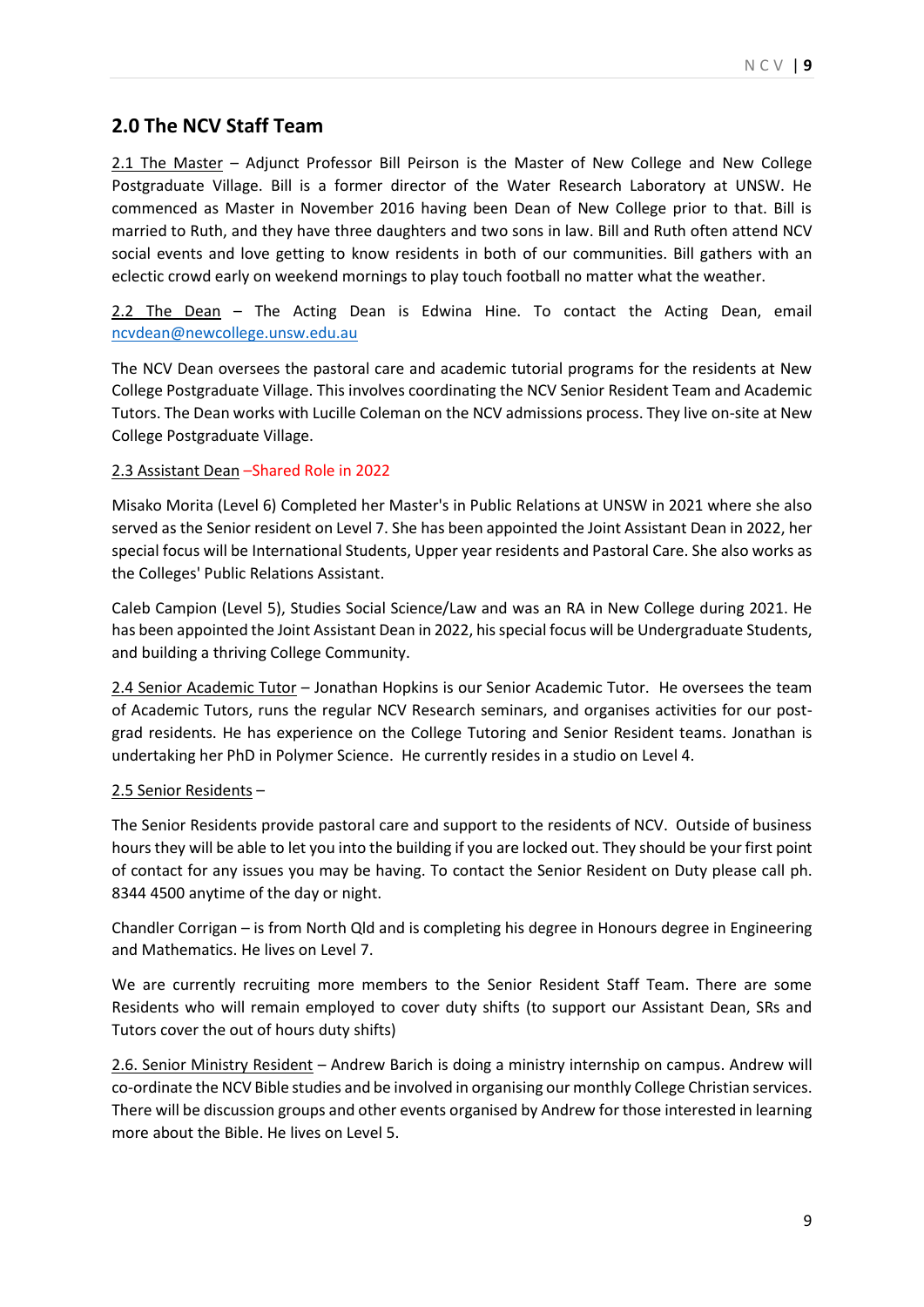2.7 NCV Reception – Ms Connie Cheah is the Receptionist and has been working at NCV since it opened. [NCVReception@newcollege.unsw.edu.au](mailto:NCVReception@newcollege.unsw.edu.au)

2.8 NCV Admissions Officer – Ms Lucille Coleman is the Admissions Officer for both New College and NCV. She handles all aspects of the admissions process and sends out Returning Resident contracts. [admissions@newcollege.unsw.edu.au](mailto:L.Coleman@newcollege.unsw.edu.au)

2.9 Maintenance Team – Ms Ginette Moffett is our Maintenance Manager and heads a team that includes Alex Imre, Daniel Zonneveld, and Anton Leron. Maintenance staff are free to enter your room (after knocking first) to undertake any necessary work in your room.

2.10 Cleaning Team – A team of cleaners work around the building each day. Cleaning staff are identified by their blue shirts and have permission to enter your room (after knocking first) to undertake the weekly cleaning in your room.

2.11 Finance Team – Mr Ian Sharpe is the Bursar and Ms Sue Cheng is the Accounts Officer. Their offices are located at New College, just across the street. If you have questions about your account or wish to discuss matters related to payments, you can contac[t accounts@newcollege.unsw.edu.au](mailto:S.Cheng@newcollege.unsw.edu.au)

2.12 Welfare Health and Safety Committee – A combined NCV and New College committee chaired by the Bursar, Mr Ian Sharpe, meets quarterly. Any health and safety issues should be referred directly to the Dean. [NCVDean@newcollege.unsw.edu.au](mailto:NCVDean@newcollege.unsw.edu.au)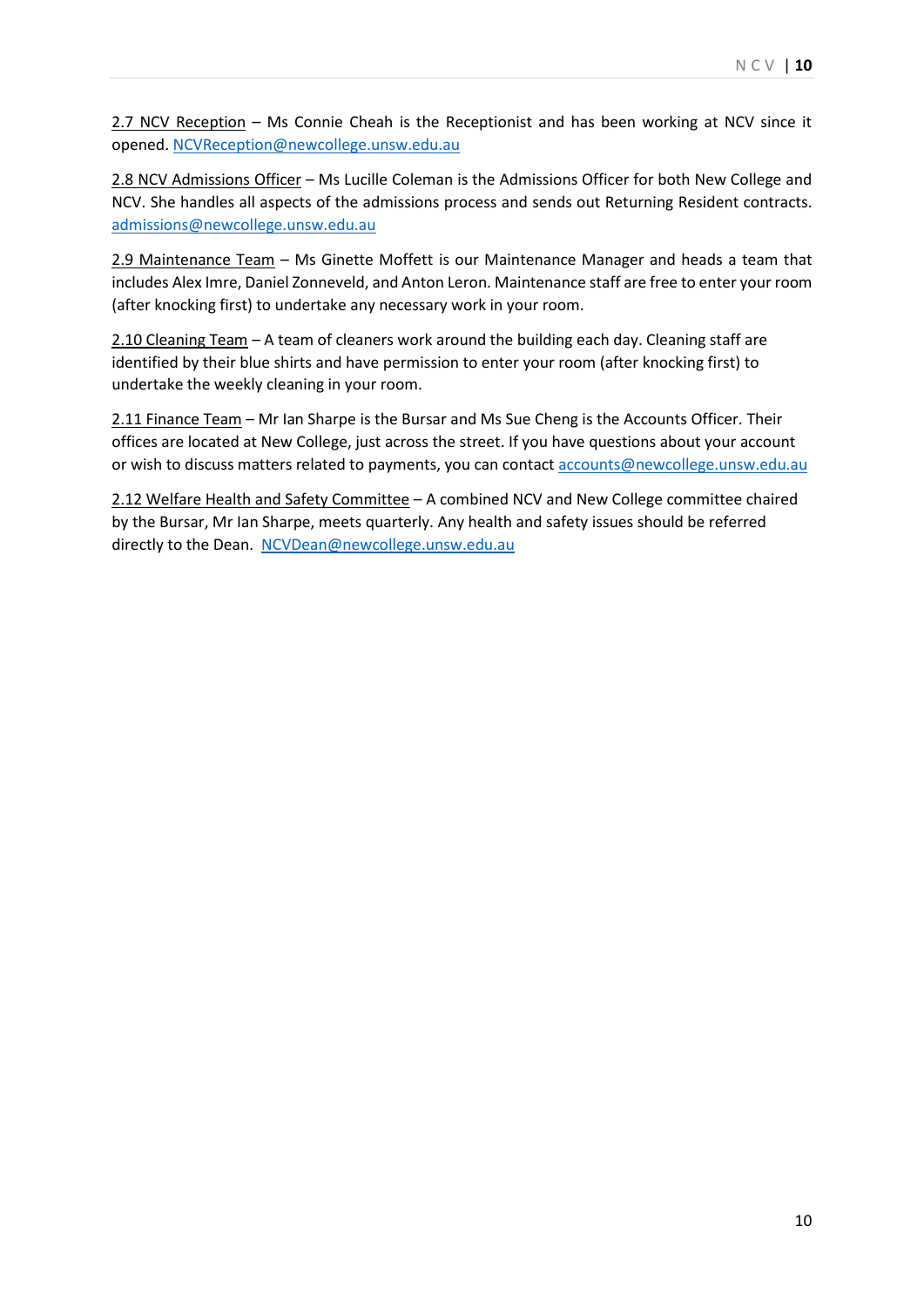# **3.0 Academic Life at NCV**

### **3.1 Academic Progress**

As part of acceptance of an offer at NCV, it is expected that you will maintain satisfactory academic results in your program at UNSW. You are also expected to commit to performing to your highest academic potential. Failure to meet a satisfactory standard according to the UNSW requirements may jeopardise your place at NCV. If there are any factors that affect your ability to study, please see your Senior Resident or the Senior Academic Tutor for assistance. If the matter is confidential, please feel free to contact the Dean or the Master to discuss these issues. NCV will obtain copies of your academic results from UNSW each term.

#### **3.2 Academic and Research Seminars**

Throughout the year there will be a range of academic and research seminars held for residents living at NCV. These may be conducted by Academic Tutors, research students residing in the building or by academics and speakers who are invited to come and present. The seminars are designed to broaden your knowledge or to give you essential skills to be able to undertake your own academic program at a higher level. Living at NCV offers you the opportunity to mix with and learn from people involved in a very wide range of academic disciplines. Taking part in activities like God Conversations or Thinking Hard enables residents to explore the big ideas shaping the world, sometimes with a faith dimension to those conversations. Making the most of these opportunities will enhance your experience within college.

**3.3 The Research Community** – The Research Community meets fortnightly for dinner and topical presentations about the work being undertaken by research students living at NCV. It is aimed primarily for PhD candidates, but all residents interested in research are welcome. Residents often use the community gatherings to practice their conference presentations and to discuss current issues in research. It is a supportive environment that is unique gathering point for research students at UNSW.

#### **3.4 Academic Tutors**

NCV employs a range of Academic Tutors each year. The tutor team provides tutoring to residents free of charge in the major subject areas offered by the university. Tutors run seminars and teaching sessions throughout the semester as well as seeing students on an individual basis.

Residents seeking assistance from a tutor are encouraged to contact the relevant tutor directly via email or telephone to arrange a mutually convenient time to meet. Tutors will be able to offer more help if they are contacted early and can therefore assist with exam preparation or assignments before the work is due. They will meet with residents in the Tutorial Room on Level 1 (located near the Reading Room).

If you are looking for assistance with a subject or topic not specifically covered by one of the tutors, please contact the Senior Academic Tutor. The SAT may be able to connect you with another resident who has the academic skills to offer you support or point you in the direction of on-campus support that you may not be aware of.

The noticeboards on each floor and the Weekly Notices will have a list of the Academic Tutors, the subjects they cover and the contact details for each person.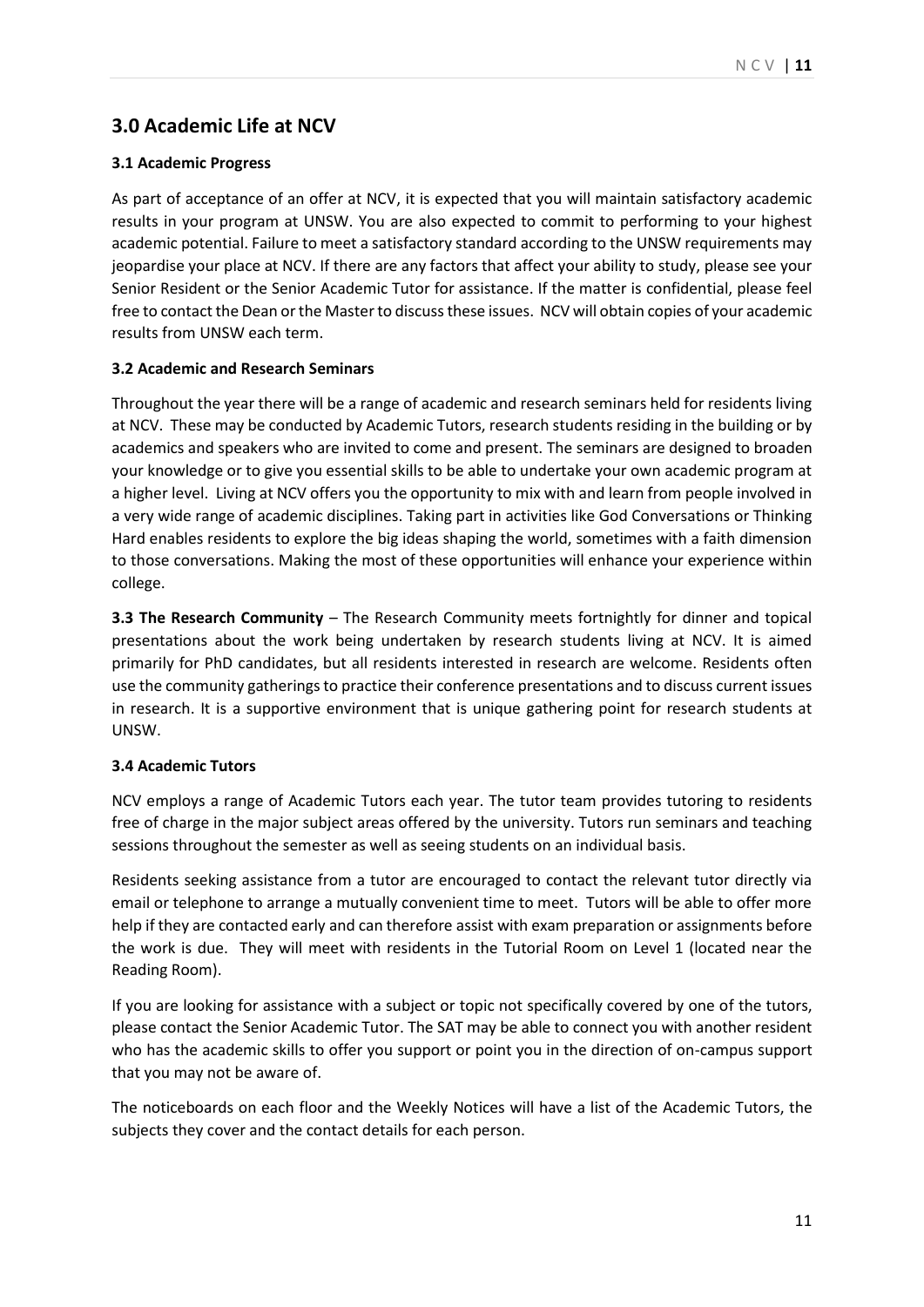### **3.4.1 Tutorial Room**

If you walk down the corridor past the NCV mailboxes you will find the Tutorial Room through the glass doors in front of you. Tutors will use this room for their publicly advertised tutoring hours so you can drop in there without an appointment to seek tutorial support.

The tutorial room is also available for residents to use (when it is not booked by tutors). It is a useful space to do group assignments or as a late-night study space. Please ensure you leave the room clean and tidy after use.

### **3.5 Printing and photocopying**

There is a photocopier and scanner available. Scanning is free. The photocopier is coin-operated. To use the printer, you will need a voucher available for purchase during business hours from NCV Reception.

### **3.6 Scholarships available through NCV**

NCV has a small number of academic scholarships that it can award to residents at the beginning of each academic year. To obtain the most up to date information about NCV Scholarships please check the website<http://www.ncv.unsw.edu.au/university-accommodation/scholarships-and-bursaries>

### **3.7 Study Spaces around the building**

Sometimes studying in your room all day can feel isolating, so there are several study spaces you can utilise around the building. On levels 2, 4 and 6 there are study spaces with good natural light that individuals or groups can utilise during the day. On Levels 5, 6 and 7 there are individual study desks, tucked into the space between the stairwell and the #.39 apartments, which look out over the Level 4 terrace. Again, these individual desks have good natural light and provide you with a different location to work.

The Reading Room and the Tutorial Room offer quiet spaces for group work at night. Please feel free to use and take any books that are on the shelves of the Reading Room. We collect books every Term that people leave behind so please make use of what is available.

There is a Tutorial Room next to the Reading Room. This is often used by the NCV Academic Tutors but is available for small student groups to use for group work. Academic Tutoring has priority booking on this room but if it is not being used for that purpose you are welcome to study there.

During exam periods, the Main Common Room (MCR) is often set up with study desks so that students may utilise this space for exam preparation or essay writing. When working in the MCR during this period we suggest you use headphones and keep noise to a minimum. As there are other spaces to study and nowhere else to play the piano, residents wanting to play piano can do so even if people are using the MCR for study purposes.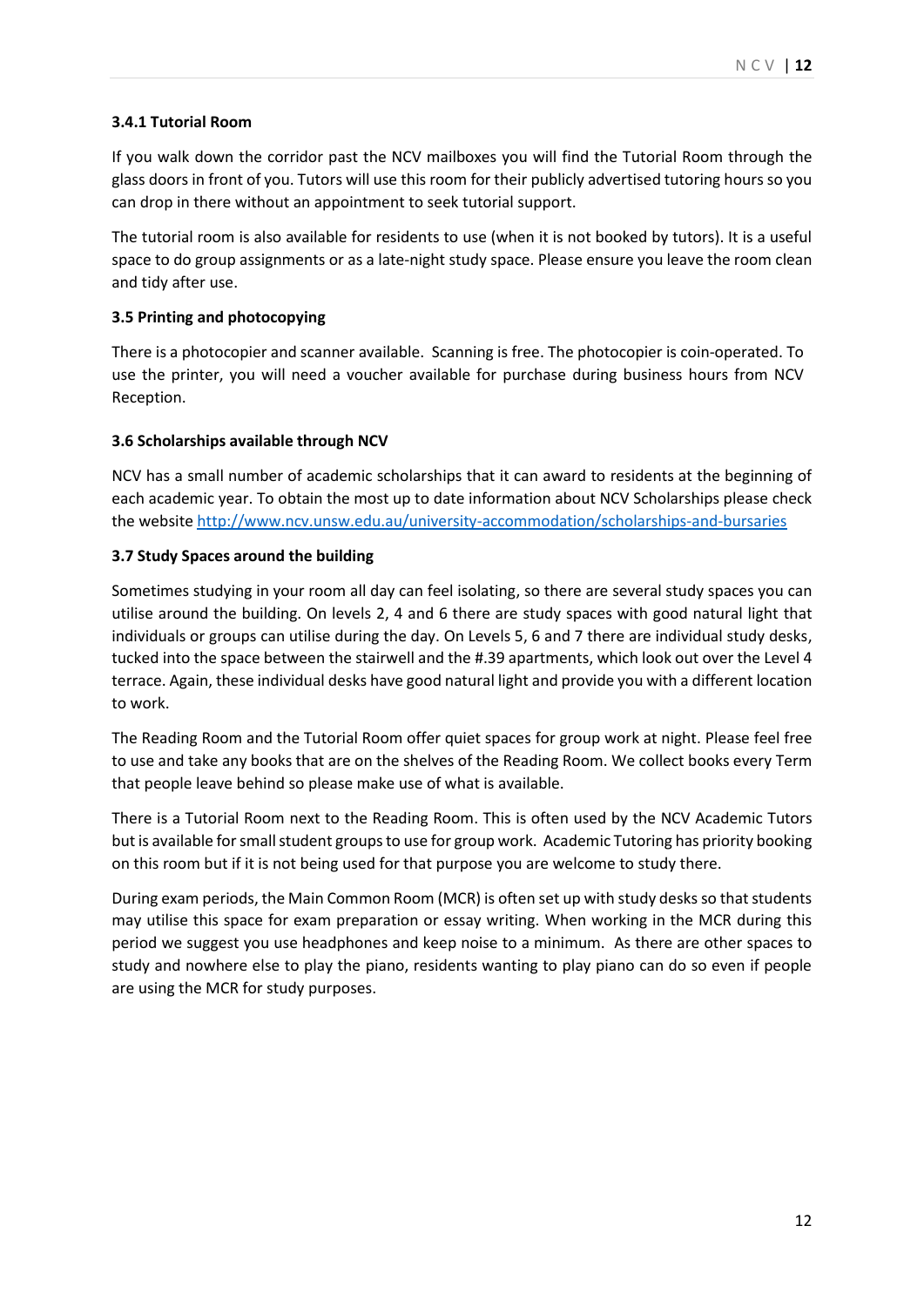# **4.0 Community Life at NCV**

Residents will gain more from their experience of living at NCV if they become involved in some of the myriad of social activities that are put on throughout the year. NCV is an active community and people are keen to make friends and welcome newcomers. We encourage residents to speak to others in the lifts, while they are doing their laundry and to get to know the people living around them. You will gain much more from your experience in college if you get to know a wide range of people and participate in the social activities that are organised for residents.

We are a rather unique community within the university due to our emphasis on providing accommodation primarily for postgraduate residents. NCV residents come from many countries, have an older age profile than many other colleges, and study across a range of academic disciplines.

We have a great balance of academic and social programs and want our residents to do well while also having opportunities to have fun and make friends.

We want our community to reflect welcome, hospitality, and respect for all people. The way you engage with your neighbours is therefore important – take the time to get to know others and be a "good friend" to those around you.

We don't have a lot of community rules but those we do have are built around principles of maintaining hospitality, respect for all people and ensuring there is respect for one's neighbours.

See the section on Rules about living at NCV for more specific information on rules.

#### **4.1 Board Games**

NCV has a collection of board games that are available for residents to borrow. Games are stored in a locked cupboard in the MCR. To borrow a game, contact the Senior Resident on duty and return the game the same day. If you take a game overnight, you will be expected to return it either to the SR on Duty or to NCV Reception the following day. Residents will be charged for "lost games" if they are not returned within 24 hours.

#### **4.2 Booking Rooms for Exclusive Use**

The following rooms require bookings for exclusive use:

Main Common Room Games Room Level 4 Terrace Reading Room Tutorial Room Private Courtyard (off the Main Common Room)

You must book rooms through Reception. Priority will be given to events open to the NCV Community.

Please note that approval will not normally be given for events that have a majority of non-NCV residents, or if large numbers of non-residents are to be involved.

NCV facilities must not be used for any fundraising or business activities without the approval of the Dean. This includes events designed to elicit sales or promoting special products or services. Events involving gambling are prohibited.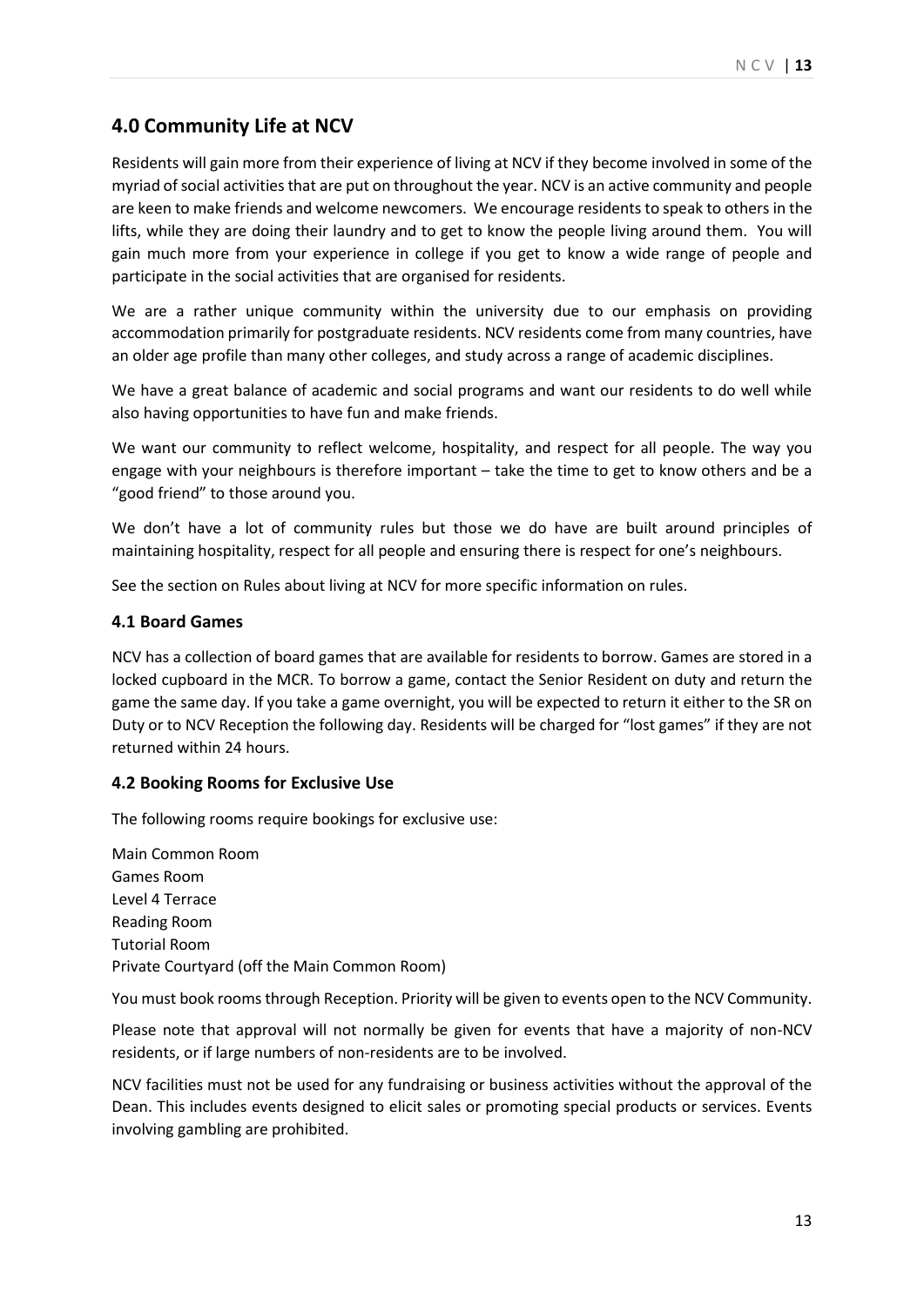### **4.3 Christian community**

While run by a Christian organisation, we welcome residents of any faith and of no faith at all.

Our Christian faith is important to us, and we are more than willing to help others come to an improved understanding. However, it won't be forced upon you. We do pray at official functions; Christian worship services are held regularly, and bible study groups meet in the building.

Bible study groups are open to all, and no previous Christian experience is necessary. There will be bibles available for those that don't have one and would like to have a copy. The Dean, the Assistant Dean or the Senior Ministry Worker will be happy to provide a bible to anyone who asks for one.

The NCV Christian Fellowship organises occasional weekends away and day trips to which all residents are welcome to attend.

#### **4.4 Facebook Pages**

Each year there are various Facebook pages set up for residents of the building which provide information about community specific events and announcements.

If you are a resident in the building do sign up immediately to:

**NCVAnnouncements –** It will be used by the Dean or Senior Residents to communicate about specific issues that may be impacting the building on weekends or out of business hours. We will post information about Weekly Suppers, explain anything that may be happening around the building e.g., WiFi outage or notices about cleaning changes. If you only join one Facebook group, this is the one to join.

**NCV2022** – A group where you can easily communicate with others about social events, requests to borrow things and communicate quickly with others in the building. E.g., "We are going to the Rege, do you want to come along?"

**NCV Christian Fellowship –** the group for people specifically interested in Christian activities but open to all. See Andrew Barich for more information.

**Sporadic Screenings –** The group about regular movie nights taking place on various floors.

#### **4.5 Meal Plan**

For residents who would rather not do their own cooking, NCV offers a Meal Plan through the café that is located within New College (our sister college located across the street). Residents sign up for blocks of Meal Plan throughout the semester which enables them to have 10 meals (lunch and dinner only) provided through the New College Café. Meal Plan is charged at \$63 per week and you pay for the block of time at the beginning of each period. The Meal Plan week starts on Monday at lunchtime and ends on Sunday at dinner. You must use up all the meals during the particular contract block and cannot carry meals over into the next Meal Plan contract period. The kitchen plans its ordering and meal preparation on the number of people who sign up at the beginning of each contract and assumes you will eat, so if you don't eat, food that has already been purchased and prepared is wasted. At the end of each Meal Plan contract period, you have the option to sign up again or you can stop and not join the next contract period.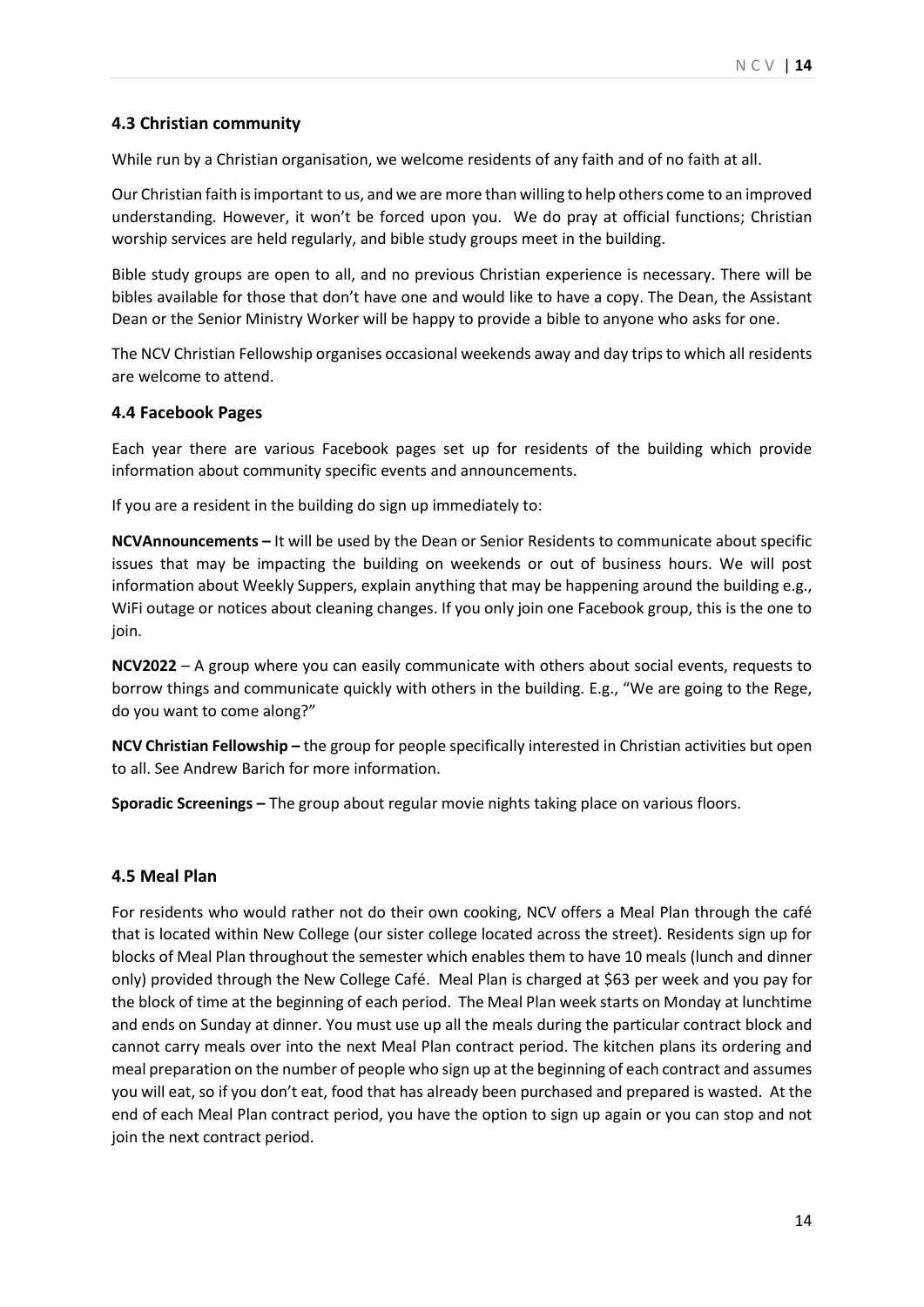Once you have signed up for the Meal Plan, it is your responsibility to ensure you use all the meals available to you during the period because there are no refunds given. It is possible for you to invite a guest(s) to join you for a meal which you would purchase using your Meal plan money. Guests must enter and leave New College with you, and you are responsible for their behaviour while they are in the building.

Meal Plan blocks are advertised widely before they commence, and it is your responsibility to ensure you sign up by the deadline. Payment is made to NCV Reception using cash or credit card. A Meal Plan cannot be added to your room account it must be paid for in advance.

When you go to the New College café, you will be served through the café area only (unless otherwise directed). You will need to provide your StarRez number (ask NCV Reception for it when you sign up) and you pay using that number each time you take a meal.

When you sign up for Meal Plan blocks, your room access card will be coded to give you access to New College during the times the café is open. Usually between 12.15pm and 2.30pm for lunch and from 5.15pm to 8.00pm for dinner. Sometimes due to New College Formal Dinners the café will be closed, and you will need to make other arrangements for meals on these occasions. The nights when the café is closed are advertised in advance.

The Meal Plan is a great way to get to know other NCV residents because we encourage you to sit together in the café area and introduce yourself to other people who are at your table. Do take the initiative to offer welcome and hospitality to others in the café while you are having your meals.

#### **4.5.1 Special Diets and the associated meal credits**

The New College caterers have an excellent track record of maintaining scrupulous food standards while paying great attention to residents' dietary needs.

For each lunch and dinner, there will always be a vegetarian option available, so these following remarks do not apply to vegetarians.

We have had difficulty with people on very special diets (gluten-free, alpha-galactosidase, etc.) where special meals need to be prepared for one or two individuals. Some residents have insisted on special dietary arrangements but not given kitchen any notice that they are not dining. Consequently, the food and special preparation has been wasted yet the resident has wanted to retain their unused meal credit.

Please note that if you are on a special diet:

- 1. You must ensure that the Dean is informed, and this information is recorded in the college database.
- 2. Please also discuss your situation with the Chef Manager.

#### **4.6 Music (Bands and Choirs)**

NCV has several active music groups that interested residents are encouraged to get involved with. There are various instruments that can be loaned to residents and the various groups perform at college events held during the semester, like barbecues or karaoke nights. If you would like to learn to play an instrument there may be people within the NCV music scene who would be willing to teach you. For more information about the band and the various music groups at NCV speak to your Senior Resident.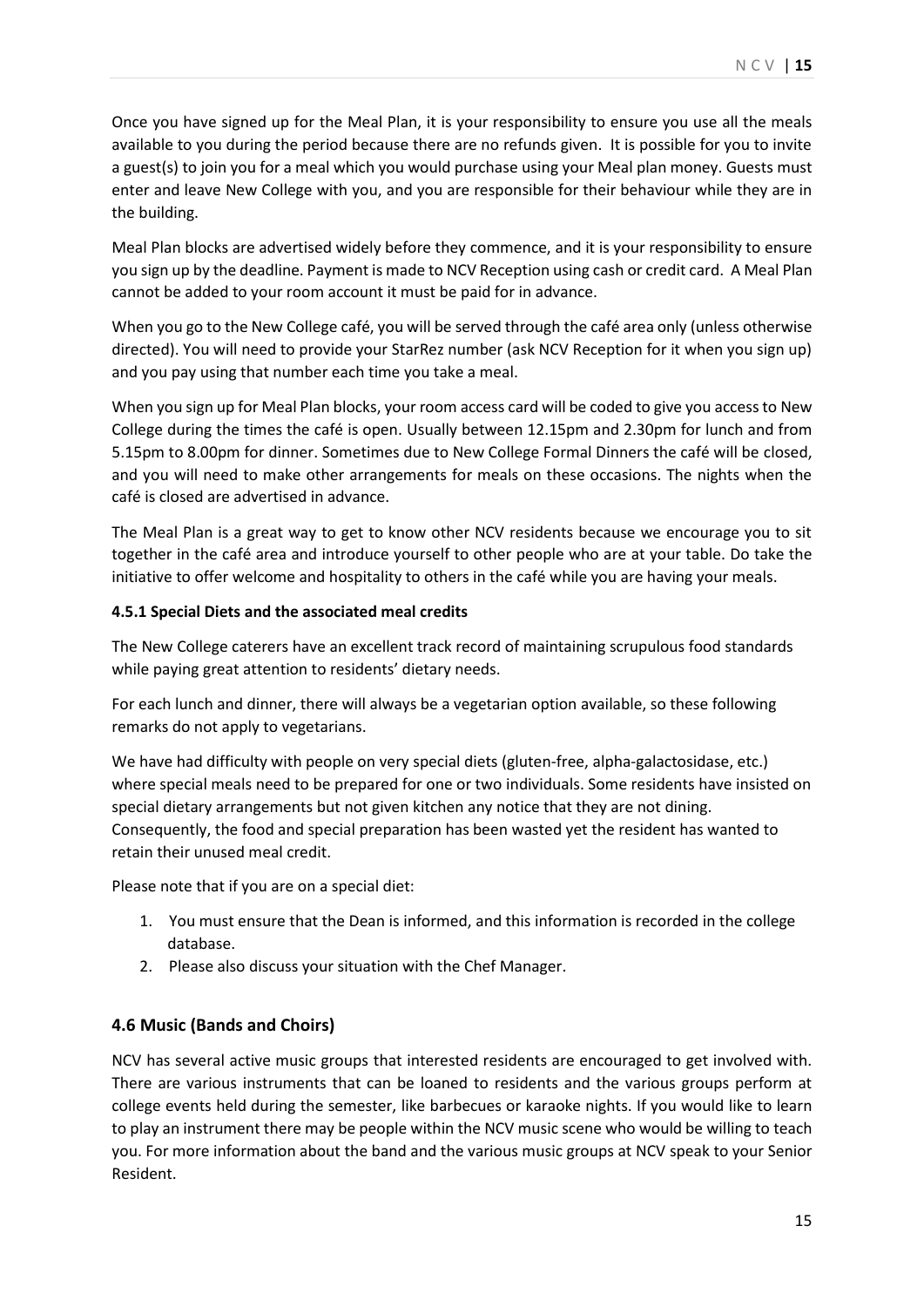### **4.7 Noise**

Noise that disturbs other residents is not acceptable between the hours of 11pm and 8am. If you want to make a noise complaint about noise that is impacting, you then you should first approach the individual concerned and ask them to stop the noise. If this fails to achieve the desired outcome, you should make a formal complaint to the Senior Resident by phone 83444500. The Senior Resident can come and deal with the issue while it is happening. People coming home late should avoid carrying on loud conversations or slamming doors when they are walking through the central courtyard or whilst in corridors.

Continued excessive or unreasonable noise may lead to action under the disciplinary procedures. See the section on Rules about living at NCV for more information.

#### **4.8 Parties and Gatherings**

Any gathering involving the consumption of alcohol in the building must have the approval of the Dean if:

1. There are more than 8 people involved. (Either residents only or a combination of residents and non-residents)

2. Loud Music or other loud activity is involved

#### *(This also includes if the gathering is a precursor to another event such as a Roundhouse Party or a night out in the city)*

If you wish to host such a gathering at NCV you need to seek written permission via email to the Dean [ncvdean@newcollege.unsw.edu.au](mailto:ncvdean@newcollege.unsw.edu.au) at least 48 hours in advance of the gathering taking place. Approval is not automatic, and you will need to include the following information in the email: start and end time for the event; approximate number of total attenders (be specific about numbers of NCV residents and numbers of non-residents likely to be in attendance). Also include where in the building you want to hold the gathering.

The host will need to acknowledge that they are aware of their responsibility for cleaning up immediately following the end of the party. They will be fined if the room/space used for the party is not cleaned when guests leave or if damage to college property has occurred.

The host is responsible for the behaviour of their guests who are expected to abide by college behaviour standards and be respectful of NCV residents, staff, and property.

If the Dean approves the party, they will ensure the Senior Resident team are aware the party has been approved.

See the section on Rules about Living at NCV for more information about rules which apply to parties and Gatherings.

#### **4.9 Pets**

The keeping of pets is prohibited. The only exception that may be permitted is for fish in a small fish tank (of no more than 20L capacity) but you need to have written prior approval from the Dean. No animals which can survive outside the tank will be permitted. Any water damage is the responsibility of the resident and should be cleaned up and reported immediately.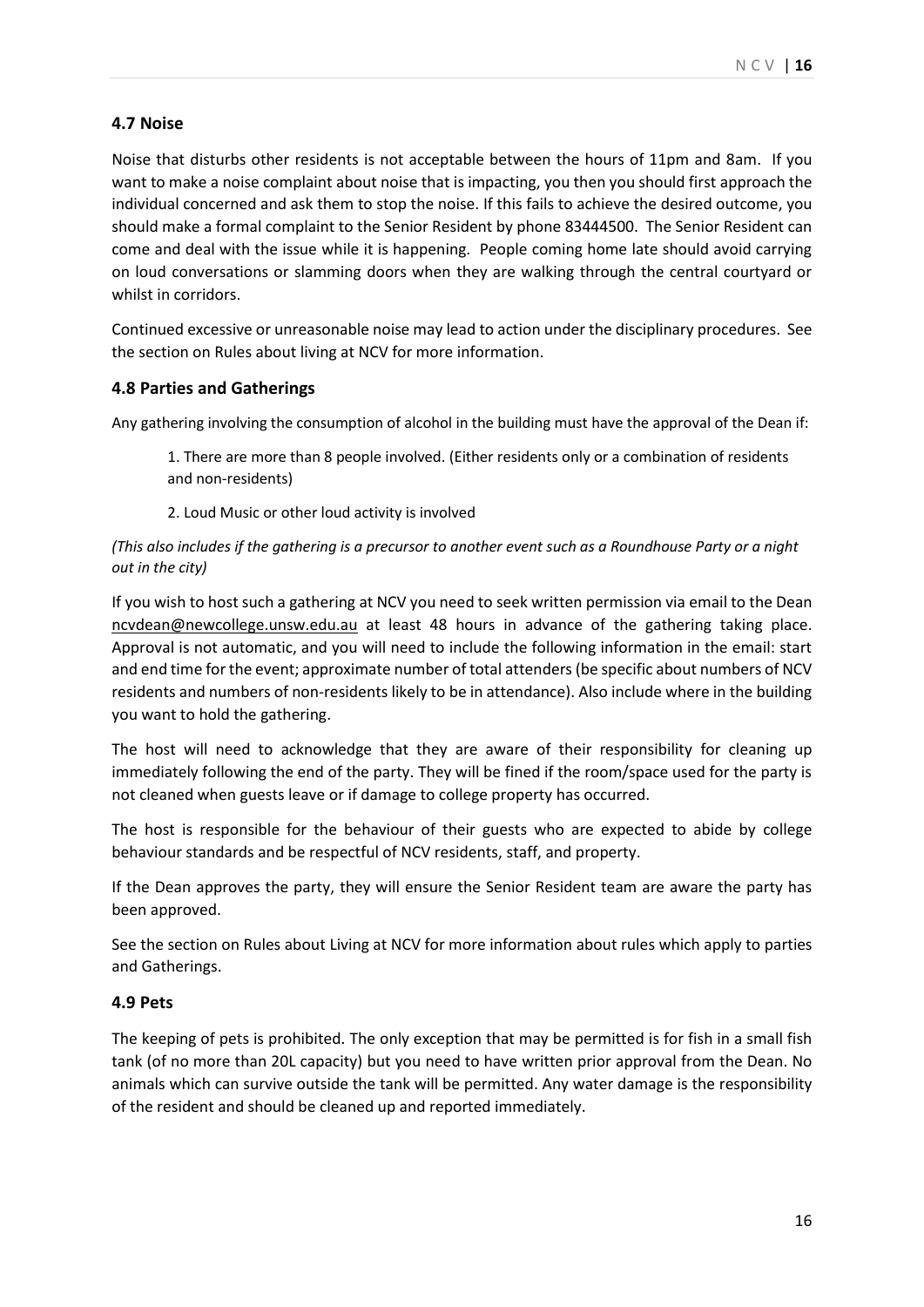### **4.10 Piano**

The grand piano in the Main Common Room is available for residents to use. You can book to play the piano for about an hour at a time (it can be longer during business hours). Please contact NCV Reception or the Senior Resident on Duty to make a piano booking. The piano is always kept locked and is ONLY for use by NCV residents. No food or drinks are to be placed onto the piano and you must lock and put the cover back on after use.

#### **4.11 Social Activities**

Regular social activity will help you maximise your experience of living at NCV.

Weekly suppers are held on Tuesday nights on each floor. Attendance at Supper is compulsory for Weeks 1 -3 each Term, please let your Floor SR know if you are unable to attend the compulsory suppers for any reason.

Supper is a casual, friendly meeting of the residents on your floor over sweet treats, tea, and fruit. Your SR will usually have news to share and there are often games or, at the least, friendly conversation. Attending supper is a great way to feel comfortable on your floor and to meet your fellow residents. During Term breaks, suppers are held in the MCR, Games Room or Terrace.

Formal Dinners are held each term, across the road at New College. These dinners are held in the Oxford/Cambridge tradition, and "corporate business attire" is the minimum dress standard. Formal dinners feature three course meals and a guest speaker. The dinners are always well-attended by NCV residents in their finest. Book early so as not to miss out!

Regular participation in Tuesday night supper and attendance at Formal Dinners is expected during your time at NCV, but there are many other informal social activities that occur throughout each term.

Culture Night is always a highlight of the calendar. Residents work in teams to produce food from their home country and sometimes also perform musical items or dances. Getting involved in Culture Night is a great way to educate other residents about the place you are from.

Movie (film) nights are held regularly. Check out the NCV Sporadic Screenings Facebook group to find out which movies are on.

Senior Residents organise various social events for the people on their floor (and social events for the whole building) throughout the term. If you have an idea for a social event that you think other residents would enjoy, please speak to your SR who will help you to organise and promote the event to the appropriate audience.

#### **4.12 The Terrace**

Located on Level 4 is an outdoor terrace area. Residents can use the Terrace during the daytime as another place to study or socialise. Sometimes community events like summer suppers or barbecues are held on the Terrace. The space can be booked for private functions by emailing the Dean a week in advance.

#### **4.13 Weekly Notices**

Each week of the Term the Dean sends out the Weekly Notices via email to all residents of the building on a Tuesday afternoon. This is an important piece of communication, and you need to make sure you read it each week. It will be addressed to the email address you gave us and if you wish to change the email address it is sent to please contact either NCV Reception or the Dean.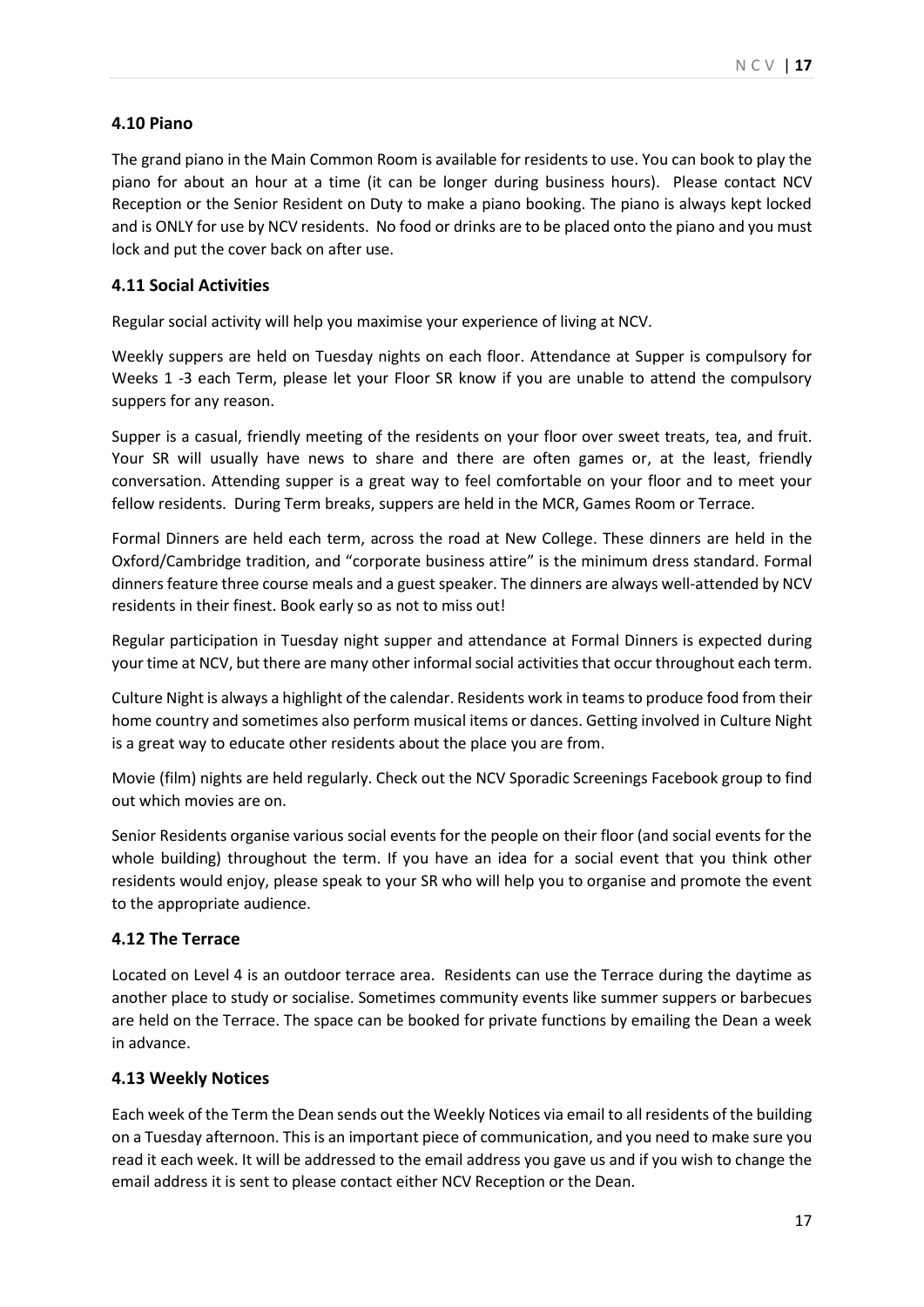# **5.0 Moving in or out of NCV**

When you arrive at NCV, you will be given a Welcome pack which contains important information that you need to read and act upon. It is essential that you complete the Room Inventory Form and return it to Reception within 48 hours of your arrival. This document will be kept until you depart the room and is linked to the rental bond. If you don't understand what you need to do with the Room Inventory Form or why it is important, please speak to the Senior Resident on your floor or the SR on Duty.

You will also need to sign the key register so that we know you have arrived (or have moved out).

If you are going away for a couple of days break or for conference or holiday travel, it is essential that you let people know you are not in the building. Email [NCVReception@newcollege.unsw.edu.au](mailto:NCVReception@newcollege.unsw.edu.au) or [NCVDean@newcollege.unsw.edu.au.](mailto:NCVDean@newcollege.unsw.edu.au) Knowledge regarding extended absences from the building are very important in the management of emergencies.

### **5.1 Room Contents**

Your room is supplied with a bed, bed linen, wardrobe, side table, chair, desk, desk lamp and bin. You are required to provide your own towels. Additional blankets are available from housekeeping for short-term loan if you need them, at a modest charge for laundering. For a complete list of your room contents, please see the Room Inventory lists in the handbook.

A room inventory form should be completed and returned to reception by you on both arrival and departure from NCV to ensure that the room is appropriately equipped and to account for missing items. NCV property is not to be taken out of the NCV without permission from Maintenance. Additional furniture is not usually allowed into the building.

Since your room is provided with reverse cycle air-conditioning, private heaters and fans are not permitted.

The NCV does not provide toilet paper, nor does it provide soap, shampoo, washing powder/liquid or other personal items. Residents can purchase such items from the Convenience Store on the ground floor or from local supermarkets.

You are responsible for any damage to your apartment/studio other than that resulting from normal wear and tear. The room inventory form you complete on arrival will be kept and checked again on your departure. Losses or damages are your responsibility, and you will be charged for them.

# **5.2 Tips for Apartment Living**

The most basic tip is to ensure you get to know the other people who are sharing your apartment. You will be able to address most issues that come up by working together. You will enjoy your apartment experience more if you develop a supportive environment for each other.

You'll share a kitchen and the dining/lounge room space while each having your own ensuite bathroom facilities. Make sure you share the cupboard, fridge, and freezer space fairly. The apartment group is responsible for establishing some kind of roster system to ensure the rubbish and recycling are removed daily. Everyone must clean up after themselves and ensure the kitchen is left clean and tidy for the next resident. Apartment kitchens and living areas are inspected weekly by the Cleaning Supervisor.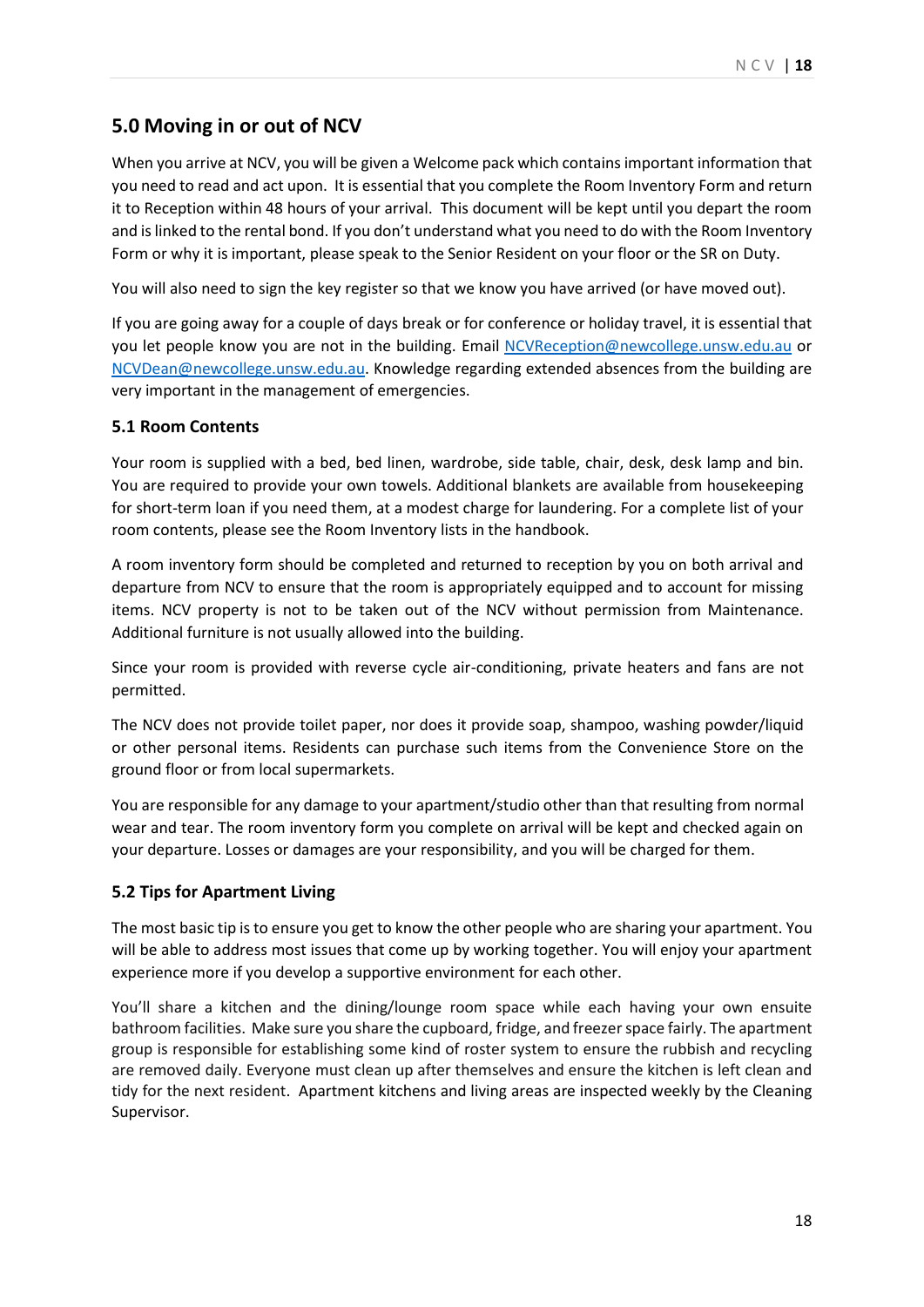In the ideal scenario you and those in your apartment can decide among yourselves regarding the shared purchase of some grocery items, you may even share preparation of meals and you'll work as a team on keeping the apartment clean and tidy.

If issues arise, try initially to have a conversation with the people/person involved. If that proves too difficult or does not achieve a satisfactory outcome do not hesitate to contact your Senior Resident and discuss the issue with them. They will be able to offer helpful advice and can mediate disputes or can inform the Dean if further action may be required.

Life will be much easier if you work hard at being a good "flatmate" and spend time getting to know the people you are living with.

Check with others in your apartment before inviting groups of your friends over. It's polite and shows respect for other residents. If your friends do come over remember you will be held responsible for their behaviour, and they must also abide by NCV rules.

Get to know other people living on your floor by attending supper and get to know others across the building by participating in social events.

When cooking in apartments, you are never to leave your food unattended. Always cook with the exhaust fan on and be careful when cooking on high heat with oils or meats that are likely to generate fat particles. (e.g., Salmon. Cooking salmon on the hotplate is the most common cause of fire alarms at NCV – learn how to cook salmon in the oven and save yourself the fire alarm fine.)

The Fire Alarm Risk in the .39 apartments is higher if you cook with the living area windows open as the breeze can pick up cooking particles and set off the alarm in the hallway. There are specific instructions on the fridges in these apartments and if you are unsure, please ask the Senior Residents or the Dean for advice before you start cooking.

It is worth keeping in mind that you can eat on the Meal Plan for most of the Term for the cost of one False Fire Alarm call out charge.

#### **5.2.1 Shared Kitchens**

Kitchens in shared apartments have been fitted with an oven, hot plates, microwave oven, fridge, toaster, and kettle. Kitchenettes in studios are fitted with hot plates, a microwave, fridge, toaster, and kettle. An inventory of other kitchen items supplied in the kitchens/kitchenettes will be provided to you on arrival.

In apartments, residents are required to take part in a roster of activities to ensure that the common lounge and kitchen is kept clean. Do not keep cooking equipment on couches or leave them in piles on the tables. If kitchens are not cleaned, after a warning from the Dean, they will be cleaned for you and a charge will be applied to all residents of the apartment. Please speak to your SR or the Dean if you are having issues with other residents in your shared apartment about maintaining an agreed standard of kitchen cleanliness.

#### **5.2.2 Refrigerators**

Refrigerators are provided in the apartments for shared use by the apartment members. Apartment residents have both an individual and collective responsibility to ensure that the refrigerator is kept in a hygienic and orderly state. All items placed in the refrigerator must be clearly labelled with the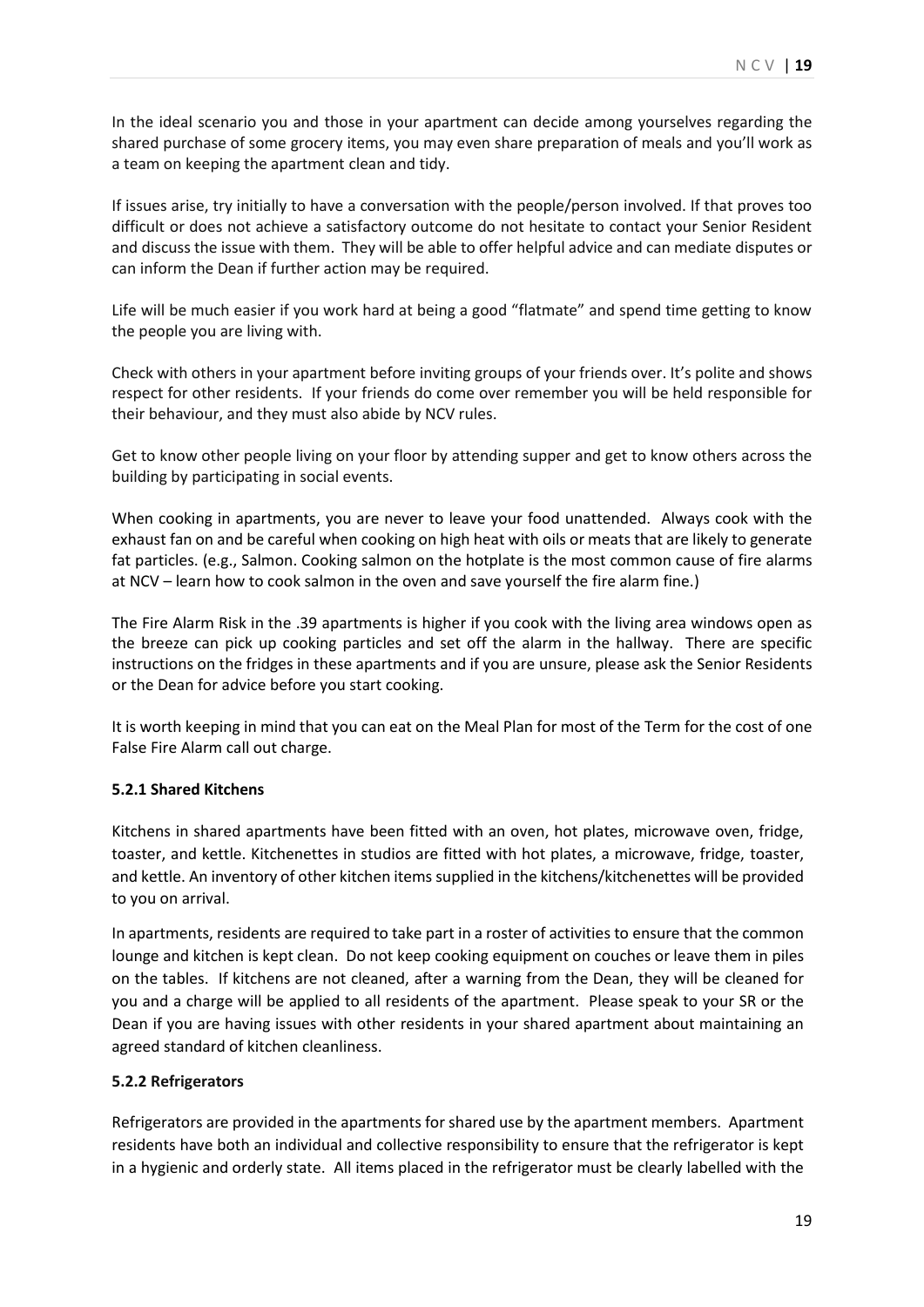name of the owner. Food should always be covered, particularly fresh meat, as bacteria can easily spread and cause health issues. Unlabelled or out of date items, may be discarded without notice by maintenance, residential staff, or other members of apartments. Any spill or leakage in the refrigerator should be addressed immediately. Any resident departing an apartment must ensure that all their ingredients are removed from the refrigerator prior to their departure.

# **5.3 Tips for Studio Living**

Living in a studio means you will be in a room on your own and you'll have to be proactive about getting to know people. Start with the people in the rooms immediately around your own. Make sure you know the names of the neighbours on either side of you and across the hall within the first week of your arrival. Take some responsibility to look out for these people and if you are concerned you have not seen them for a few days let someone know – start with the SR on your floor or tell the Dean or NCV Reception. It may mean someone is sick and we need to offer them some support.

Come regularly to supper so you get to know others who live on your floor. Participate in social events so you meet people on other floors!

Take responsibility for keeping your studio neat and clean. Make sure you wash up regularly, keep food in covered containers to avoid ants and cockroaches becoming a problem. Open the windows regularly to ensure you have fresh air circulating and to avoid mould or damp issues.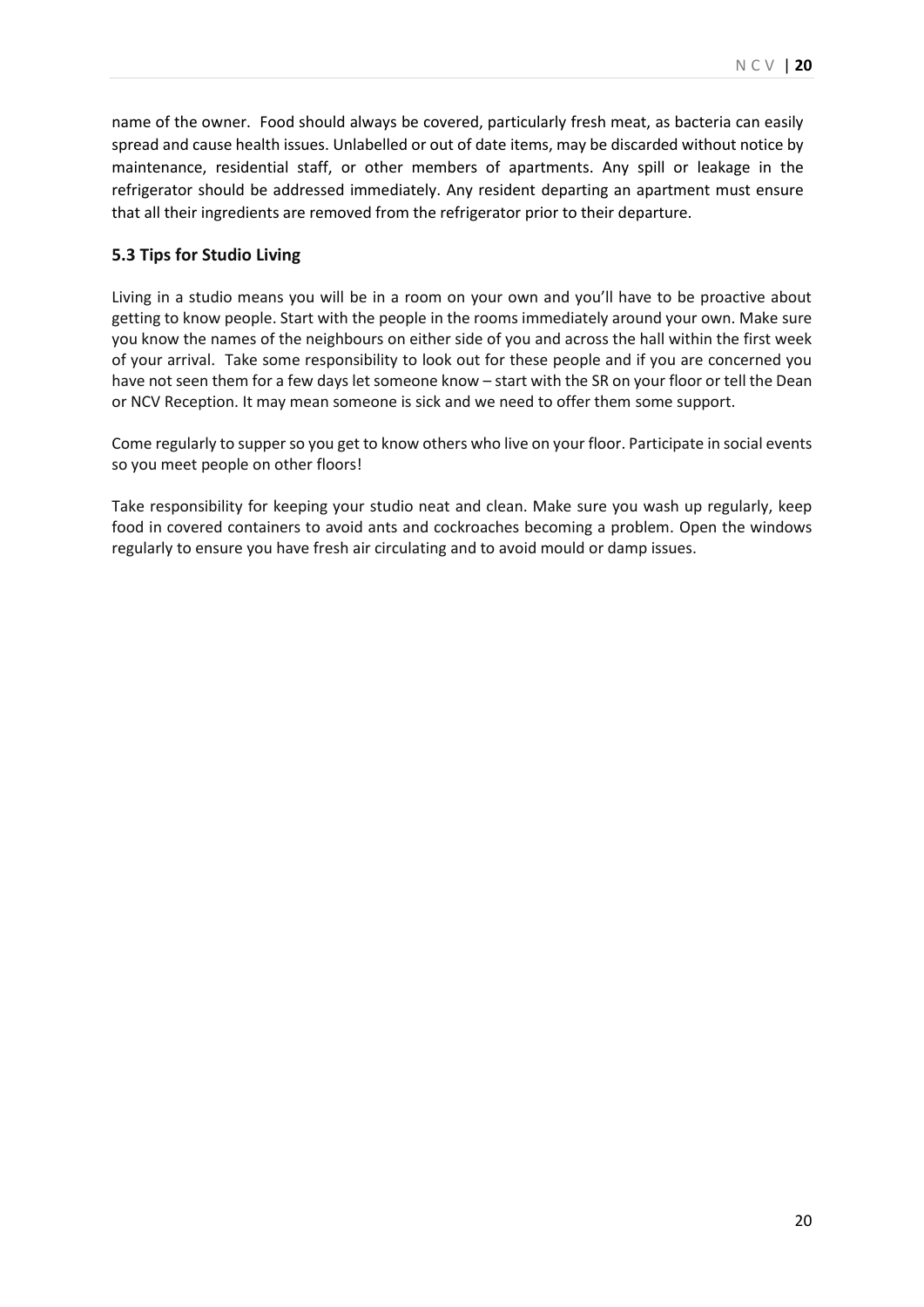# **6.0 Practical Information about Living at NCV**

# **6.1 Access Card to enter the building**

You will be given access to the building on the day you arrive for the start of your contract period. Building access is generally coded electronically onto your UNSW student card but sometimes people are issued "Temporary Access" cards until they obtain a student card. If you lose the card that gives you access to the building, please report that to NCV Reception immediately so that the card code can be cancelled to prevent unauthorised entry to the building and your room. Residents are charged \$50 for the replacement of lost cards. Under no circumstances are you permitted to give or lend your building access card to anyone else. Friends visiting you for social events at NCV cannot use your card to gain access to any part of the building they must be always accompanied by you.

# **6.2 Air conditioning in rooms**

While each room has its own air conditioner unit, the centralised air conditioning system determines when it is on "Cool" or "Heat" mode. Once the system has been switched to either Cool or Heat it will not work effectively in the other mode in your room. Trying to override the system will damage the system and impacts the effectiveness of the system for the people in the rooms around you. We generally switch over once in the winter to Heat and once in the summer to Cool. The weekly newsletter and signs around the building will inform you when this is happening.



Use the leftmost button indicated to swap between modes

NCV assumes the air conditioning will be in use for an average of six hours per day in every room. Please turn off the air conditioning when you are not in the room. If you have any questions about how to work the air conditioning please ask the cleaners, the maintenance team or the Senior Resident on your floor who will be able to show you how it works.

It is important that you do open your windows regularly to allow airflow and to avoid the build-up of mould or dampness in the room.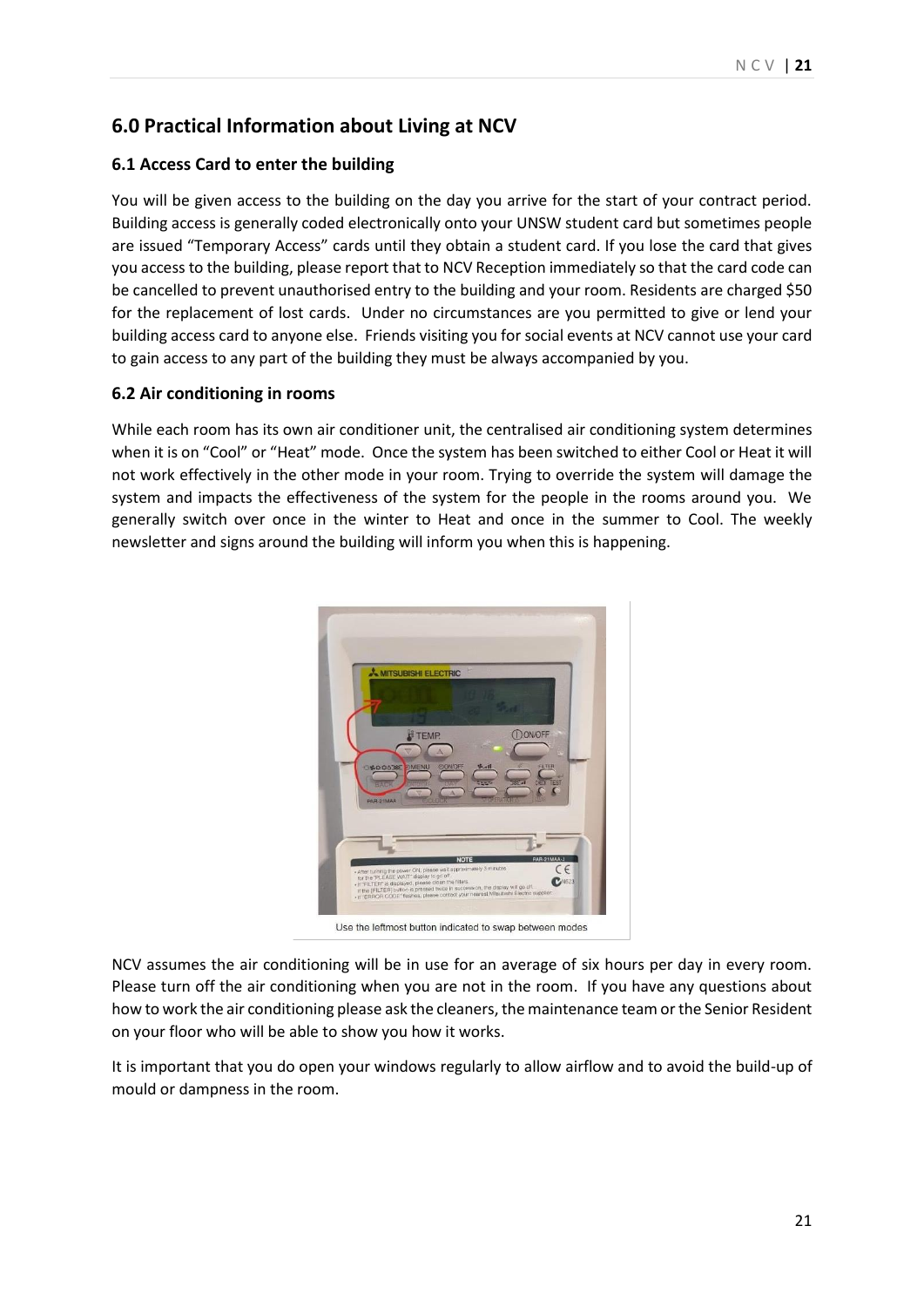### **6.3 Bicycles**

Bicycles must be stored in the Basement.

Bicycles must be tagged so that we know who owns them – see Reception to obtain a bike tag.

Bicycles are stored at your own risk – we suggest you use D Locks for security purposes. We have had bikes stolen from the basement storage area.

You should keep a record of your bike identification number and a photograph of what it looks like in case you need to be able to identify it at any time.

We recommend you become a member of Bicycle NSW, which also provides insurance for your bike or yourself in the event of accident or theft<https://bicyclensw.org.au/membership/>

NCV reserves the right to sell bicycles that are deemed to be abandoned at particular points in the year. Money from the sale of abandoned bikes is directed to social events and the purchase of board games, music, and sports equipment.

#### **6.4 Car Parking**

Limited spots are available in the underground car park for a fee of \$56 per week.

NCV Reception allocates the car spaces and preference is given to people who want to take a space for the whole term. Sometimes there are spaces available for shorter terms, of a week or two, but this needs to be negotiated with NCV Reception

Cars are stored at owner's risk and must only be parked in the bay assigned to you.

#### **6.5 Cleaning and Rubbish Disposal**

Cleaning is compulsory at NCV. Your bedroom and bathroom will be cleaned once each week by the NCV cleaners. This will happen on a weekly cycle and there will be signs on the noticeboards to indicate what day cleaners will be on your floor.

Cleaners wear New College blue polo shirts and have permission to enter your room after knocking to enable them to be able to complete their work.

Cleaners will vacuum the floor, clean the bathroom, and leave you with fresh bed linen each week. You need to make sure that you have taken the sheets and pillowcase off your bed and have left them in a neat pile on the bed for the cleaners to collect. They will replace the dirty linen with fresh linen, and you are then expected to remake the bed yourself.

If you have never had to make your own bed before and don't know how to do that, please contact your Senior Resident or the Dean who can give you a lesson in how to make the bed.

Residents will be fined if they sleep on the bare mattress and don't use pillowcases. This practice can lead to skin conditions and is unhygienic. Make sure you change the sheets over every week.

Cleaners are instructed NOT to move your personal belongings so the amount of cleaning they can do in the room is dependent on you. Please pick up things off the floor to ensure they can vacuum and leave your desk tidy so that they can do some dusting around your books and other items.

Cleaning the kitchen is always the responsibility of the resident. In a studio this means you need to ensure you wipe down the cook top regularly and do your own washing up. In an apartment, the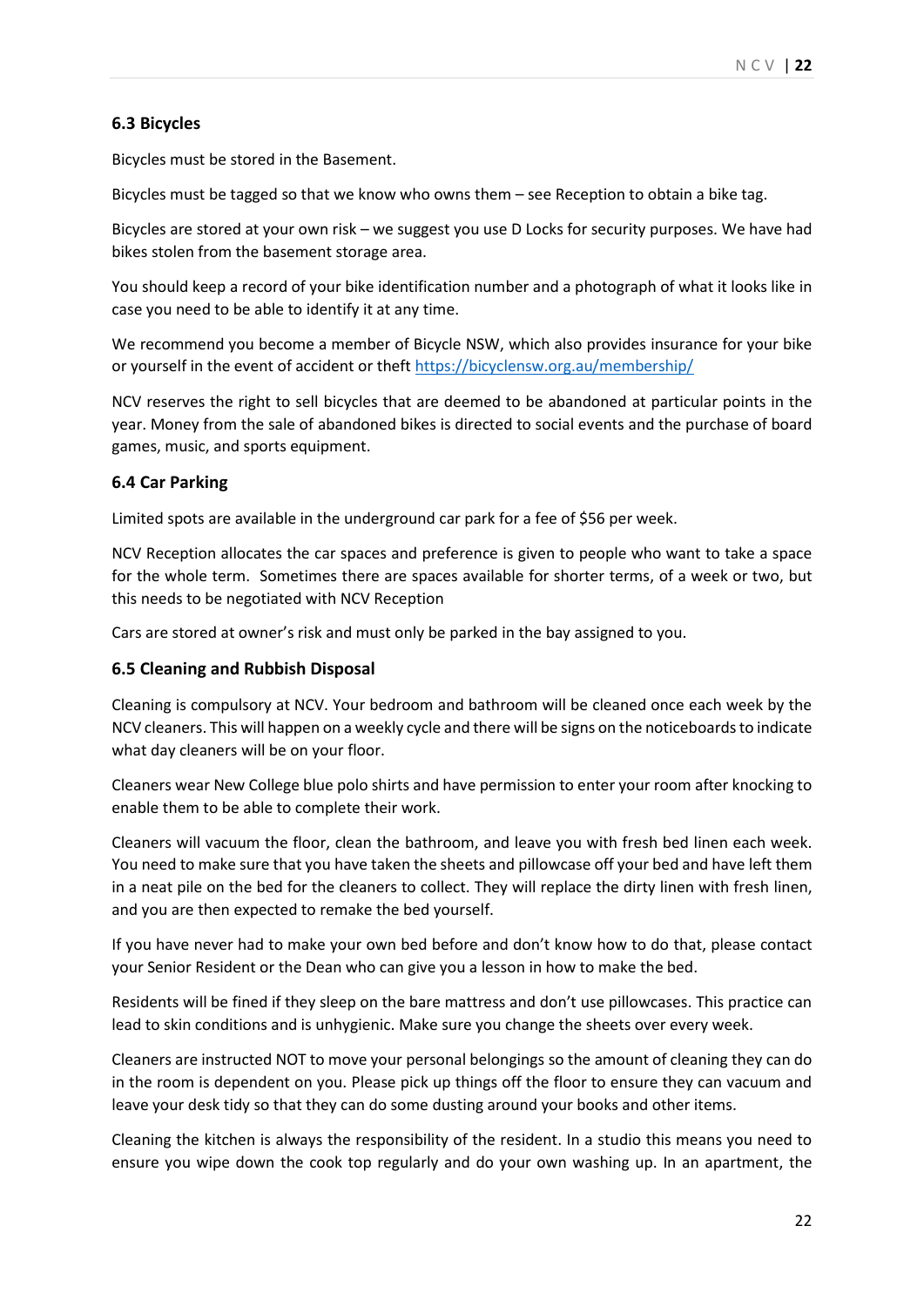residents are jointly responsible for kitchen and living area cleanliness. The Senior Resident on your floor can help you design a cleaning roster if your apartment group is unable to do that on your own.

Rubbish bins in apartment kitchens need to be emptied daily. Small bags of rubbish can go in the rubbish chute located on each floor. Remember that there are bends in the rubbish chute design so large bags of rubbish, metal items like saucepans and things like doona covers will get trapped and block the chute. Take these items to the shared rubbish bins in the basement.

Please ensure you take the rubbish and recycling to the bins frequently. Additional cleaning charges can be applied throughout the year if this is not happening in your room or apartment.

If you have never had to clean your own room before and don't know how to do that, please contact the Dean who can give you a lesson in basic room cleaning.

Cleaning fines are issued to residents if the condition of their room is deemed "unacceptable".

#### **6.5.1 Medical Equipment disposal e.g., Needles**

It you have a medical condition that requires use of needles, please ensure that the Dean is informed so that appropriate disposal can be provided and maintained.

#### **6.5.2 Personal Hygiene product disposal**

The toilet system should not be used for the disposal of items relation to personal hygiene. Personal hygiene products should be appropriately wrapped and placed the bin for hygienic disposal via the garbage system.

#### **6.5.3 Garbage Chutes**

Garbage chutes are provided in the southern corridor on every floor. Please place all rubbish in plastic bags and deposit them in these chutes daily.

DO NOT force large bags or objects into the chutes, as this will block them and cause problems for the whole building. If the bag doesn't fit in the chute, take it to the large bins in the basement. DO NOT drop glass down the chute. The noise created is disruptive for residents in the Southwest corner of the building.

If excess rubbish accumulates in your room or is left behind following your departure, staff will remove it and you will be automatically charged \$50 for its removal. The rubbish & recycling cupboards are locked each day from 11.00pm till 8.00am to reduce noise within the building.

#### **6.5.4 Recycling bins**

Recycling bins are provided in the rubbish cupboards near the chute on each floor for recyclable materials. NCV encourages students to recycle paper, plastic, and glass. There are recycling bins on each floor, which residents are encouraged to use appropriately. If you decide not to recycle, please dispose of all your rubbish in the rubbish chutes. Don't ruin the recycling by adding items that can't be recycled. Pizza boxes cannot be recycled.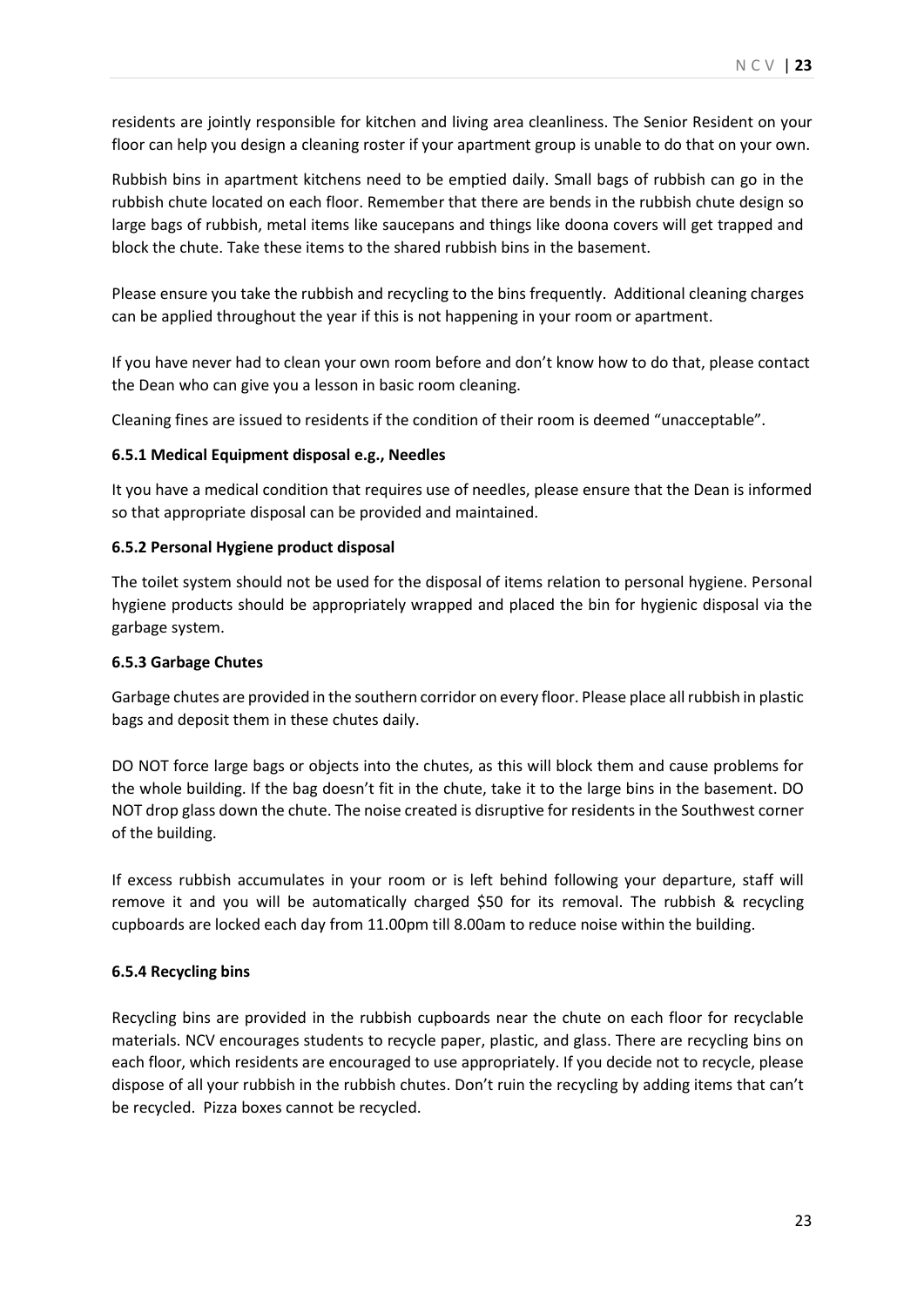#### **6.5.5 Clothing Recycling**

Clothing Recycling at the end of the Term is often organised by a resident of NCV to avoid adding unnecessary items to landfill. There is a Vinnie's store opposite Churchill's Hotel in Kingsford, and you can also take clothing, books, kitchen items and other things you no longer need there throughout the year for people who might need them.

#### **6.6 Contracts**

NCV issues contracts to new and returning residents throughout the year. Standard length contracts are 48 or 44 weeks long.

If you have questions about your contract or need to discuss contract options outside the standard 48 or 44-week lengths, please make an appointment with the Dean of Residents through NCV Reception.

6.6.1 Break Contract Early Fee – NCV charges a fee of \$500 if a resident chooses to break their contract early. Residents are also required to continue paying the residential fees prescribed by their contract until a new resident is found to take over the remaining contract period.

It is the responsibility of the resident to understand the nature of the contract issued and to ask questions before signing the document. NCV contracts are legally binding, and you are agreeing to pay the residential fees for the room for the entire period of the contract.

It is best to discuss any issues you may be having that will impact your contract with the Dean as soon as you become aware of them. The Dean will be able to help you work through potential solutions or alternate pathways, but it is always easier to find mutually acceptable outcomes when we have time to work towards them. Don't wait to make the appointment, bring the Dean into the conversation as soon as possible.

#### **6.7 Damage to College Property**

It is important to us that NCV is well looked after because we want to offer great facilities to our residents. People who damage property will be charged for the cost of the damages. Where equipment or facilities are left in a state that requires special cleaning, those responsible will be charged the cost. Residents should not remove furniture of lift carpet tiles within their rooms or common areas. Residents may be charged for relaying carpet tiles or relocating furniture.

#### **6.8 Door Locks**

Bedroom door locks at NCV work on a battery system and these doors do not lock automatically – you need to lock (or open them) using your access card. When inside your room the door will always open from the inside (even though it may be locked from the outside). Please check when you are leaving your room that the door locks behind you. If the lights flash green/red alternatively 6 times this means low battery, please report this via the Maintenance book promptly so staff can change the battery. If the battery goes completely flat, it is a hassle to repair – especially on a weekend when maintenance staff are not on duty. Ask Maintenance staff or your SR to show you if you are not sure how your bedroom door lock works.

#### **6.9 Electricity**

The reasonable cost of electricity is included in your fees. However, excessive use of heating and cooling will lead to additional charges. The allowance for electricity is based on an assumed use of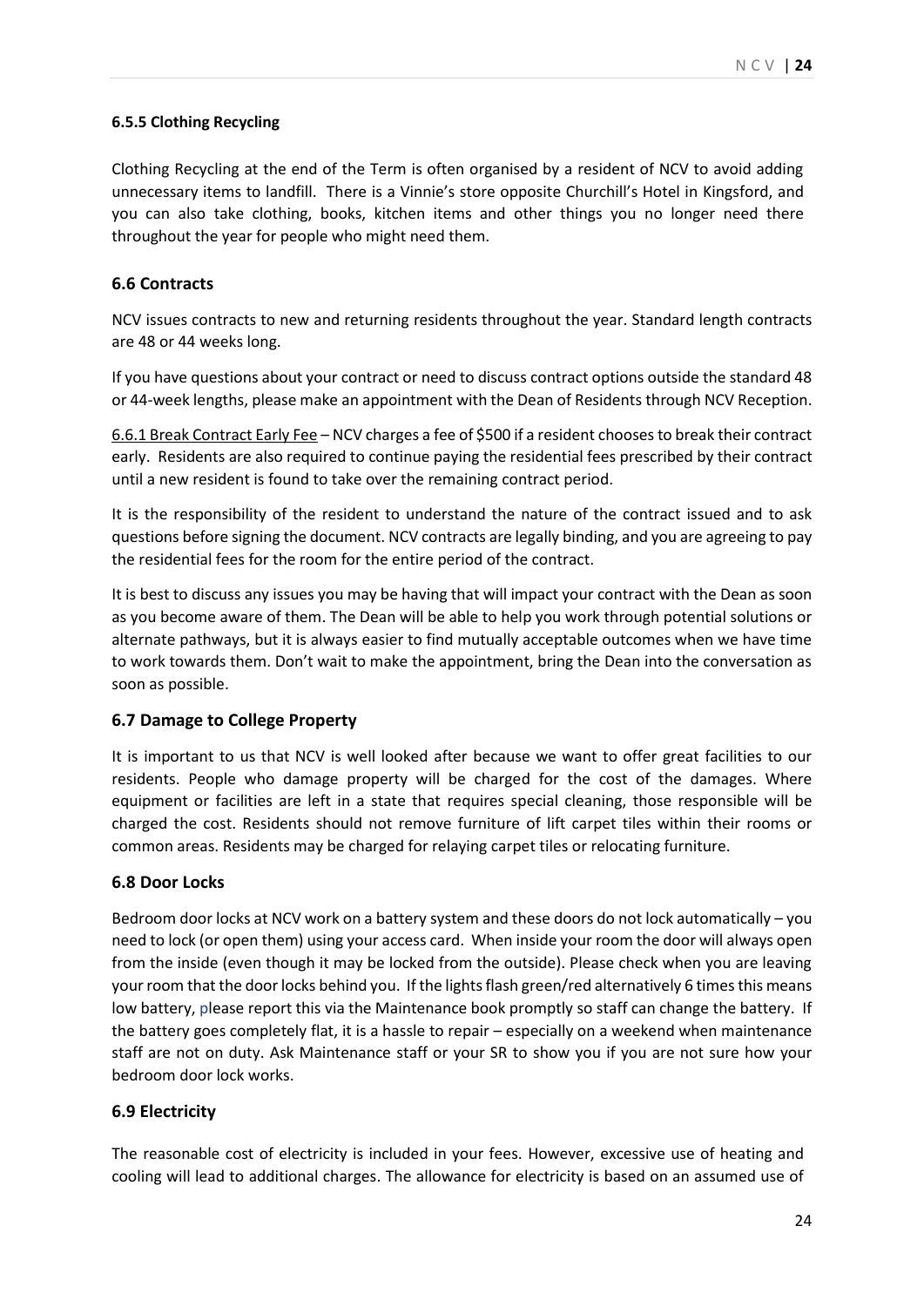heating and cooling that does not exceed an average of 6 hours per day (on average in any month). Every room is individually metered and checked monthly. Excess charges will be billed quarterly.

Rooms have paired electricity so if the power is tripped in one room it may also cause the power to go off in the room next door. The two most common causes of this happening are either too many devices plugged in at one time or water getting into the cooking elements. Both causes are easily avoided. If the power does get tripped, contact NCV Reception or the Senior Resident on Duty who will be able to assist you.

# **6.10 Electrical Appliances**

Electrical appliances can present safety risks. Using non-compliant equipment, adaptors or devices is VERY dangerous. In Australia, several people were killed in 2014 using overseas appliances that were not compatible with Australian electrical standards. As a result, residents need to ensure all their electrical items meet approved "Australian standards" and have any electrical devices purchased overseas checked by maintenance staff BEFORE use. **Additional heaters and electrical bench-top cookers or convection ovens are not permitted. (Even if they are acceptable safety ratings - they require too much power supply)**

#### **Residents must have any non-NCV electrical appliances checked before use.**

Any electrical equipment that does not meet Australian safety standards will be confiscated. The Maintenance staff have a series of replacement cables they can give you to replace cord/cables that do not meet Australian standards.

Below isthe acceptable safety standard symbol you should look out for on your electrical equipment. Please note the safety symbol does not negate the requirement for maintenance to check the appliance first. (The CE qualification is the only other certification accepted in the college alongside the Australian)





 **Australian Safety symbol CE Symbol confirms the appliance has conformity with European health, safety, and environmental protection standards: and manufactured to EEA standards.**

#### **6.11 Fee payments**

NCV charges a fee for membership of the community. Generally, this entitles you to 48 weeks' accommodation. You may stay longer than this at a weekly rate. You will not be given refunds if you arrive late or leave early. The 2022 rates can be found on the NCV website.

A deposit of \$1,500 and a bond of a further \$1,500 are payable upon acceptance of membership. Your bond money is refundable on terminating residence after all obligations to NCV have been met.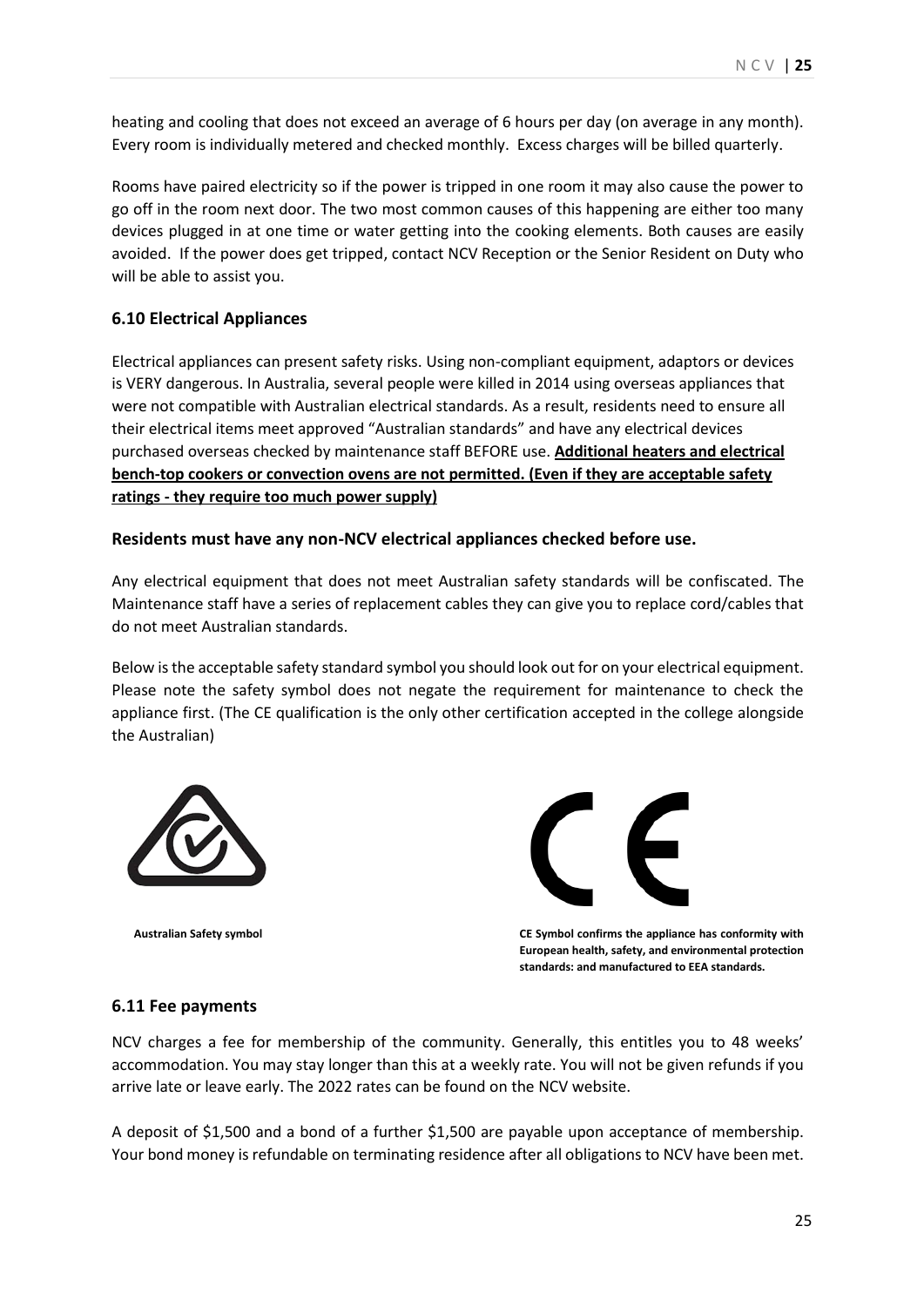(Vandalism, damage to common property, fines, loss of property, underpayment of fees and excessive resource use may be charged to the bond).

#### **6.12 Fire Alarms**

Fire Alarms are one of the things that drive people living in residential colleges crazy. Make sure you understand how the fire alarms work in your studio room or apartment.

The simple steps to avoid setting of the Fire Alarm are:

- 1. Never leave your cooking unattended.
- 2. Ensure your range hood (located above the cooktop) is on (that means it is pulled out) and operating when you are cooking.
- 3. In an apartment cook with the common area/kitchen windows closed to avoid the wind blowing away from the range hood.

False Fire Alarm call outs cost NCV \$1800 when the back to base alarm is triggered and we automatically pass on a minimum of \$500 of this cost to the resident responsible. The amount charged back to residents can be higher than \$500 depending on the level of carelessness involved in generating the False Alarm call out.

Tampering with the fire alarm system is a serious offence. Residents found to be doing this will be subject to disciplinary procedure. There are a range of government laws that residential buildings like ours must comply with and people who tamper with fire alarms are breaking the law. It is a minimum \$100 fine for tampering with fire alarms in your room or in other parts of the building.

If a fire alarm goes off, all residents and guests in the building are required to evacuate the building immediately via the fire exits to the emergency assembly area in the car park near NIDA. There is a fire notice on the back of your studio or apartment door, please read it. Please do not use lifts when a fire alarm is occurring.

The greatest dangers from fire in a building like NCV are smoke and panic. If there is an actual fire, keep the doors closed because they will offer protection until the fire brigade arrives. Fire doors in internal corridors must always remain operable. They must not be propped open. There are hydrants and fire hoses at key locations within the building. These are not to be used except in the case of an emergency. Misuse of them is a serious offence and will be treated accordingly. The internal corridors and stairwells have been fitted with emergency lighting in the event of a power failure.

Residents requiring assistance to evacuate down the stairs need to make their way to the designated fire stairs closest to their room and wait inside the stairwell for the fire brigade to arrive.

#### **6.13 Grocery Deliveries**

Woolworths and Coles supermarkets both have the option to do online grocery shopping and to have your order delivered to your home (for a small fee). If you decide to use this service, you must be present in the building during the delivery window you have allocated (remembering that the delivery might come later than the allocated timeslot due to heavy traffic). You must include your room number and your telephone number in the instructions for the driver so they can contact you to come and collect the groceries upon arrival. NCV will not hold grocery deliveries for any resident who is not home when the delivery occurs.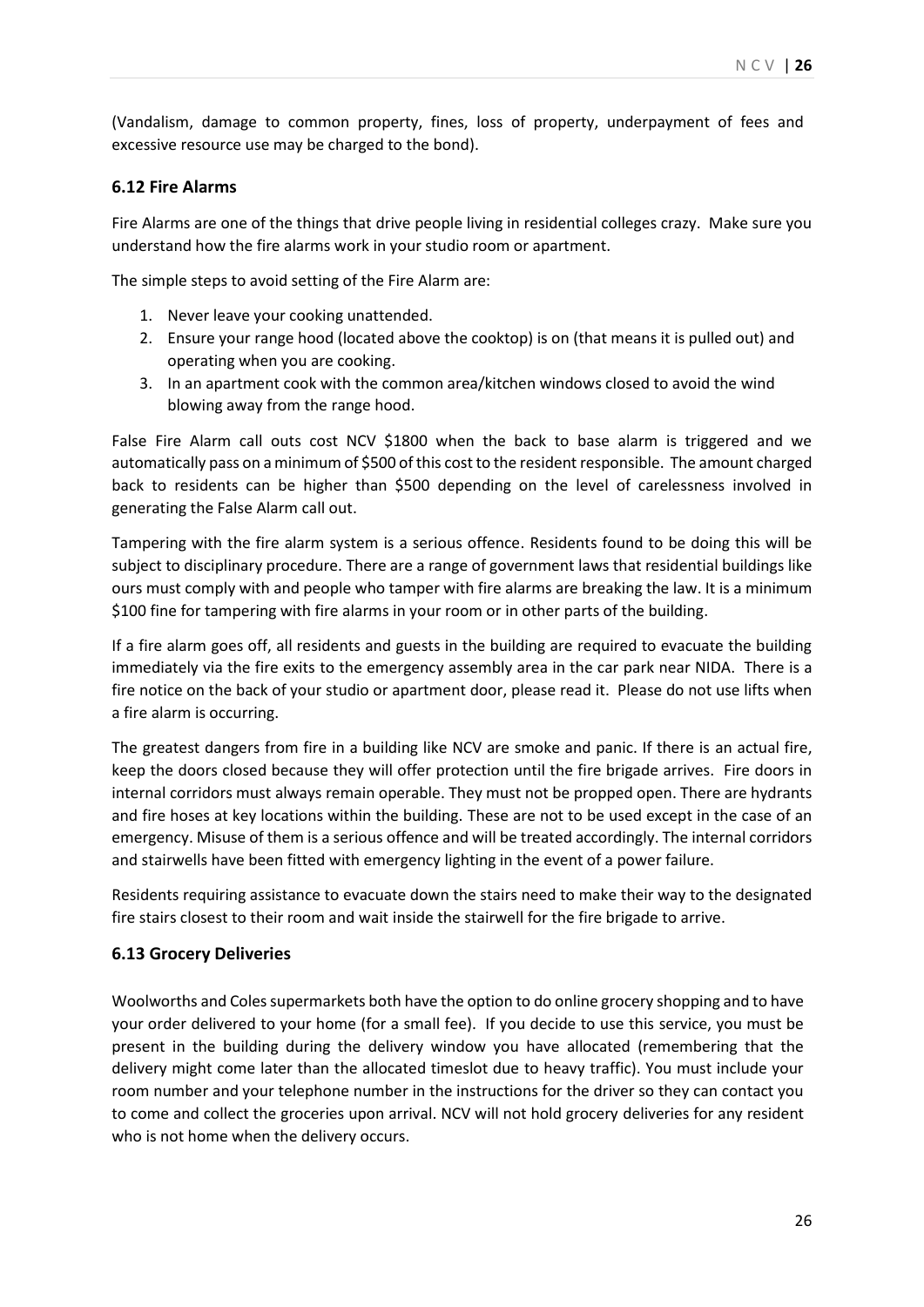### **6.14 Guest Requests**

Residents may invite guests (e.g., relatives and friends) into the NCV as long as it is accepted that the resident is responsible for the actions of their guests. **(\*\*These will be subject to the COVID Emergency Control Procedures in place at the time\*\*)** 

#### **6.14.1 Overnight Guests.**

All requests to have guests staying overnight must be approved in advance by the Dean. **(\*\*These will be subject to the COVID Emergency Control Procedures in place at the time\*\*)** 

To obtain approval, you need to email the Dean [NCVDean@newcollege.unsw.edu.au](mailto:NCVDean@newcollege.unsw.edu.au) outlining who the guest is and the number of nights you are requesting for the guest to stay. The Dean will then either approve or decline the Guest Request. If approved, the Dean will leave a copy with NCV Reception, the Cleaning Supervisor, and the relevant Senior Resident so that they know you have approval. The resident will also be asked to put the dates for the Guest Request into the Maintenance book at NCV Reception so that staff can deliver and collect the Mattress and Linen pack on the appropriate dates. A fee of \$25 per day will be charged for all overnight guests.

Residents are permitted to have visitors accommodated in their rooms for a maximum of 5 days per term and generally for no more than 3 days on any one visit. In special circumstances, the Dean may give permission for guests to stay for longer periods. Having guests in shared apartments is more difficult because of the impact on other residents and stays longer than 3 days in Apartment rooms are generally discouraged.

All overnight guests are to be registered at Reception prior to the stay and the NCV resident is responsible for their behaviour. Your guests are not allowed to wander around the building unaccompanied (whether they are visiting for a few hours or staying for a few days).

Residents must not give their keys to their guests under any circumstances. If any visitor or guest infringes on the rights, safety, security, or comfort of other residents, they will be asked to leave. As the presence of non-registered guests is a potential threat to college security and the harmony of the College community, breaches of the above procedures will be seen as a serious matter.

Residents who have unregistered guests staying in their room may have their residential contract terminated.

#### **6.14.2 Guests coming to visit you or to attend parties**

The safety or resident and building security is of paramount importance. No guest or visitors are not allowed to wander around the building unaccompanied (if they need to go to your room or the bathroom you need to go with them.)

Residents must not give their keys to their guests under any circumstances. If any visitor or guest infringes on the rights, safety, security, or comfort of other residents, they will be asked to leave. As the presence of non-registered guests is a potential threat to college security and the harmony of the College community, breaches of the above procedures will be seen as a serious matter.

Guest must follow NCV rules, and you will be held responsible for your guest if they do not.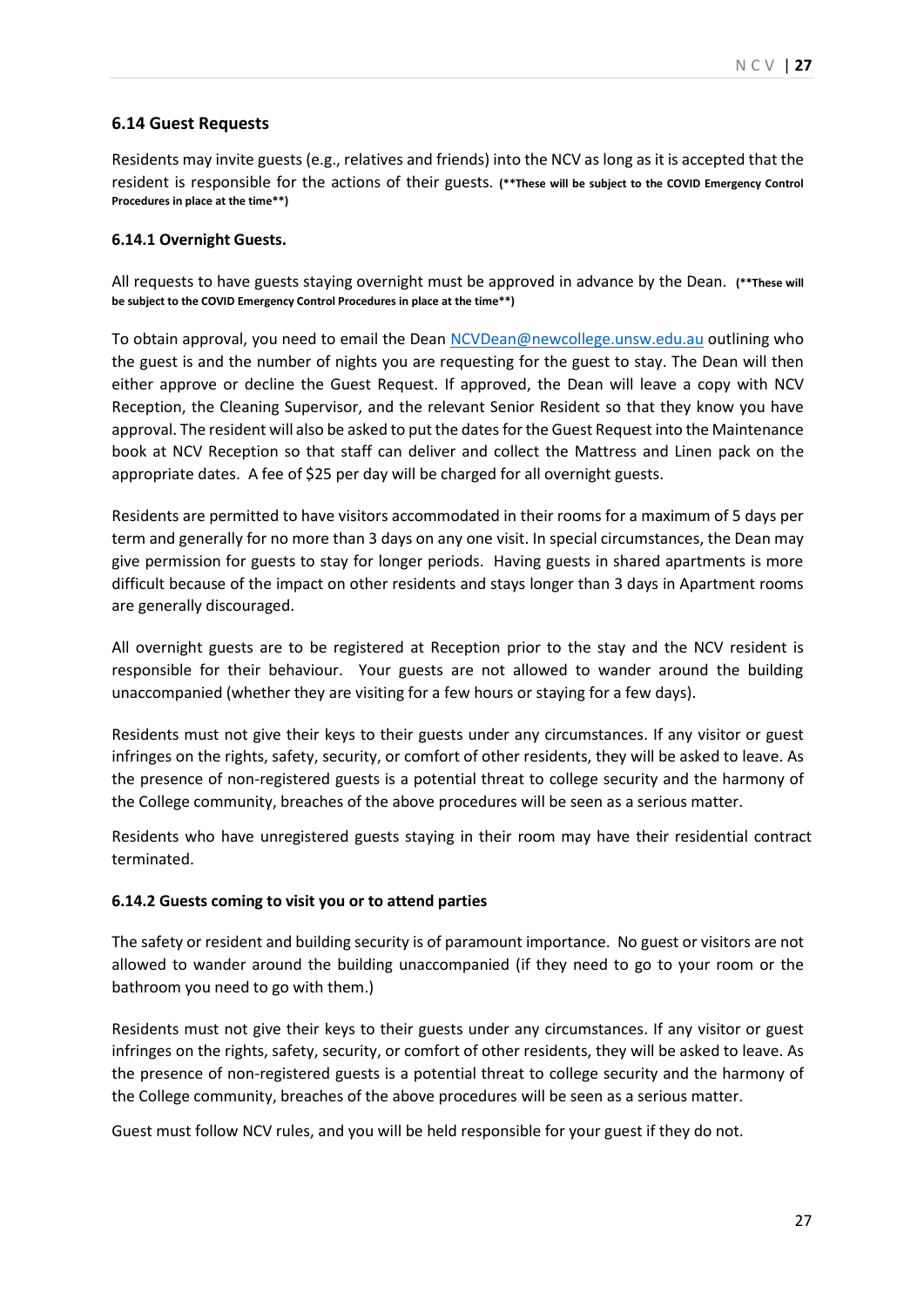### **6.15 Insects**

If you think you have any evidence of inserts or pests, please report this immediately to the Dean or NCV Reception who will get Maintenance and/or cleaning staff to check your room as soon as possible. Issues will be addressed by a qualified pest controller.

#### **6.16 Laundry**

The laundry is in the basement and is open 24 hours a day, 7 days a week.

You will need \$1 coins to use the washing machines and the dryer. The washing machine will require two \$1 coins while the dryer is only \$1. (Note the Dean and the duty residents are not able to change coins after hours, please visit reception during office hours for coin exchange)

You must supply your own laundry liquid or powder.

It is helpful if you set an alarm to remind you to remove your washing when the cycles are complete because the machines are in high demand all the time and it avoids other people removing your clothes from the machines and leaving the wet pile on the bench.

The washing machine and the dryers generally take about 45 minutes per cycle. Do not overfill the washing machine because this will impact the quality of the wash. Do not overfill the dryer because the clothes won't be able to be dried in one cycle if it's too full.

If you have never had to use washing machines or dryers before and need some advice about what to do, please contact the Dean who can show you what to do.

#### **6.17 Mattresses**

Mattresses in rooms are changed as part of the regular maintenance cycle but if you find yours particularly uncomfortable then you can write to the Dean to request a different mattress.

Residents who are especially tall can request a long bed before they arrive. Priority on these mattresses is given based on your height so when you put in the request also let us know how tall you are.

#### **6.18 Mail/Mailboxes**

Mail is delivered to NCV Reception on weekdays and can be collected from the mailboxes located in the corridor that leads to the Reading Room. Please check your mailboxes at least once each week using the mailbox key you will be issued with upon arrival.

All mail needs to be clearly addressed to you and include your room number

Name Room Number XX New College Postgraduate Village 215a Anzac Parade KENSINGTON NSW 2033 **AUSTRALIA** 

If you receive an item too large to fit into the mailbox NCV Reception will send you an email telling you a parcel has arrived. Please collect the parcel as soon as possible (preferably the day you get the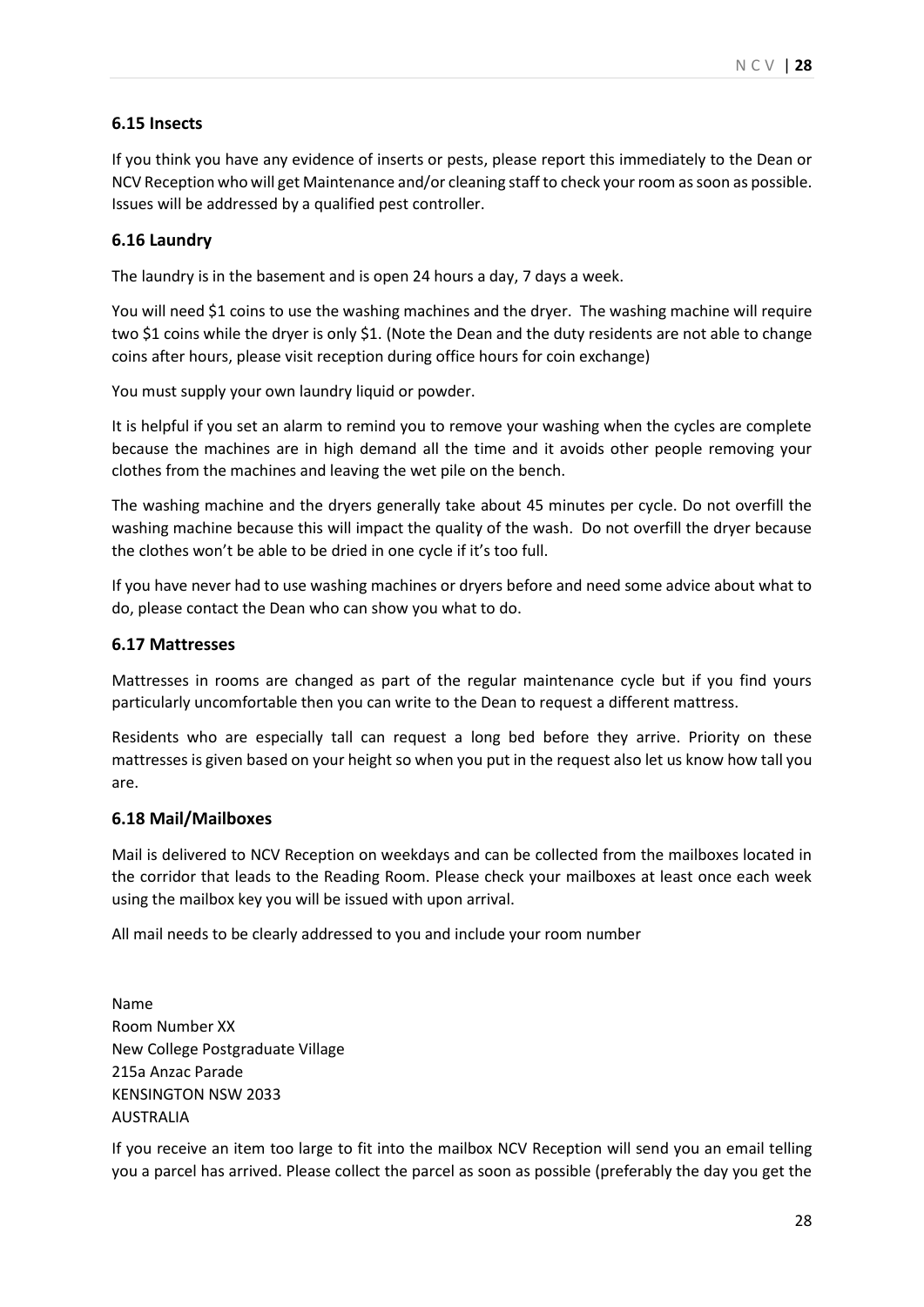email). If you are unable to collect it during business hours let NCV Reception know and they can give it to the Senior Resident on Duty (or to one of your friends) to collect for you, so you can pick it up later that evening. Senior Residents do not have access to the NCV Reception area after hours, so parcel collection needs to be arranged with Reception in advance.

### **6.19 Maintenance Requests**

To report a Maintenance request, you can use the Maintenance book kept in the reception door 24 hours a day or report it during business hours to NCV Reception. Maintenance issues are generally dealt with within a 24-hour timeframe. If you are concerned about any aspect of your room, please make the report promptly so that it can be dealt with promptly. We would rather know and fix it than have you suffering in silence with something that may be broken or in need of attention.

Pest control happens on a regular maintenance cycle during the year but if you find that you have ants or cockroaches, do make a maintenance report quickly so that staff can deal with it before the bug population multiples.

### **6.20 Oven in the Games Room**

The oven in the Games Room is available to all residents but was put in specially to provide oven facilities to those living in studio rooms who do not have access to one. The oven is set on a timer system to avoid the risk of it being left on accidently. It will not work before 9am or after 9pm at night so if cooking in the evening ensures that the food you are preparing will be "done" by 9pm.

There is a range of utensils in the cupboards that are available for your use. Please ensure you clean up after yourself so that the kitchen is left in good condition for the next resident who wants to use it.

False Fire Alarms that occur because of cooking in the Games Room attract the full fee charged by the Fire Brigade of \$1800 per call out so ensure you do not leave your cooking unattended at any time.

#### **6.21 Policies**

The New College Board is responsible for developing the policies that underpin the ministry of the organisation. The Harassment Policy – Abridged is included in the handbook in the section on Discipline. For the complete and up to date versions of all the Board policies please see the "About" section of the Colleges' website.

#### **6.22 Security & Building Access**

#### *6.22.1 Building Access*

Unauthorised access to the building is a security risk to everyone at NCV. The NCV can only be entered by means of your student card or guest card. If not carried, an out-of-hours (11.00 p.m. – 7.00 a.m.) opening fee will be charged. If you lose the card that gives you access to the building you can ring 83444500 at any time of the day or night to enable entry. Report the loss of your card immediately to Reception so that the code can be cancelled to prevent unauthorised entry. A replacement student card must be organised with UNSW and will be activated by the NCV staff once you have obtained it. We will issue a temporary card in such circumstances at a cost of \$30. Strangers who seek to enter, or who you see in the building, should be politely but firmly asked their business; if you doubt their intentions, inform Reception and/or the Senior Resident on Duty (dial '8' from an internal phone) or UNSW Security (9385 6666) immediately. Do not admit strangers into the building.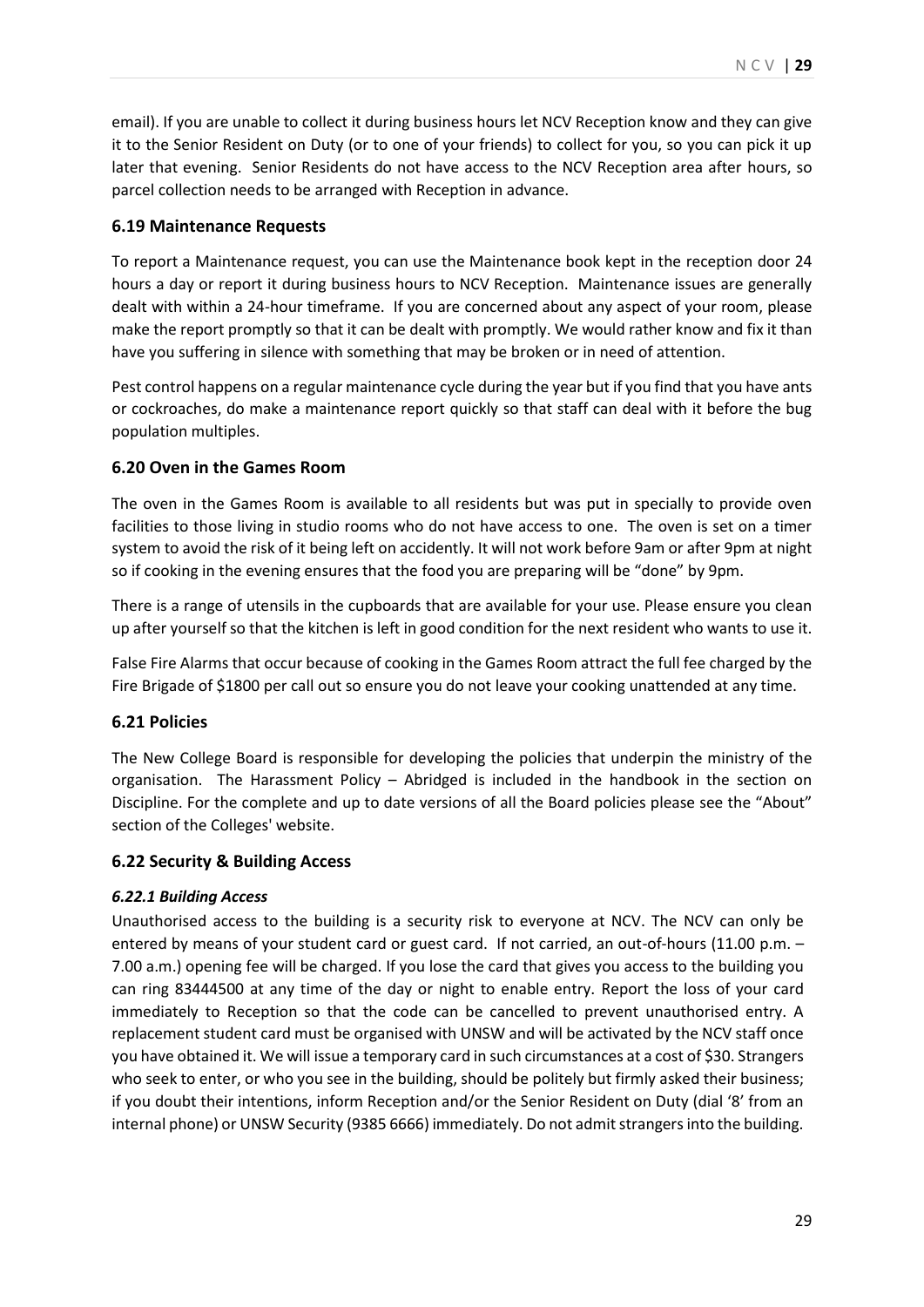#### *6.22.2 Room Access*

Please lock your door when you are not in your room and do not leave any money or valuables needlessly exposed. If you live in a shared apartment, you have a responsibility to ensure that the apartment door is also locked. Leaving apartment doors open and unlocked may incur a written warning and a fine. If your door is unlocked when cleaning or maintenance staff go to enter your room, they will lock it after their work is done. If you are locked out of your room, see NCV Reception or call the Senior Resident on duty phone 83444500. Lock out phone calls that happen after 11pm and before 7am are charged \$20. Your room door lock is coded onto your student or Guest card. Doors must not be left open for any reason.

When inside your room the door will always open from the inside (even though it may be locked from the outside). Please check when you are leaving your room that the door locks behind you. If the lock is flashing orange when you go to enter the room it means the battery needs to be changed. Please report this via the Maintenance book promptly so staff can change the battery. If the battery goes completely flat, it is a hassle to repair – especially on a weekend when maintenance staff are not on duty. Ask Maintenance staff to show you if you are not sure how your bedroom door lock works.

#### *6.22.3 Entry after Hours*

The normal entry for residents is using the glass sliding doors on the corner of Day Ave and Anzac Pde.

#### **6.23 Sickness and Health Issues**

A first aid kit is available from the Senior Residents or Reception.

Senior Residents and other staff will be glad to help you when you are ill or injured. The Senior Resident needs to be informed of any cases of illness. The Office or Senior Resident, and ultimately the Dean, should be informed of any accident or illness that is affecting a resident. If need be, a doctor will be called or you will be taken to the University Health Service on campus (phone 9385 5425), which is a cheaper bulk-billing private practice, or to Outpatients at the Prince of Wales Hospital. A dental surgeon is also situated in the University Health Service on campus, where fees are charged.

Please let NCV Reception or the Senior Resident on Duty know if you are going to take yourself or someone else to the hospital.

All members of the NCV community should arrange their own medical cover either through a hospital/medical benefit scheme and/or, in the case of Australian residents, by Medicare. Please check your cover before coming to NCV.

#### **6.24 Storage during holidays**

Residents vacating their rooms for the summer with a contract for the following year of residency within NCV can use the secure basement storage to keep an approved amount All boxes and suitcases must be clearly labelled, and it is the responsibility of the resident to get their belongings to and from the cages where Maintenance staff sign off on the items and will lock them securely. Basement storage can only be accessed on weekdays between 8.00 – 3.30pm while Maintenance staff are in the building.

Larger items like folding washing lines or washing baskets need to be clearly labelled and can be stored but this won't necessarily be in the secure storage area.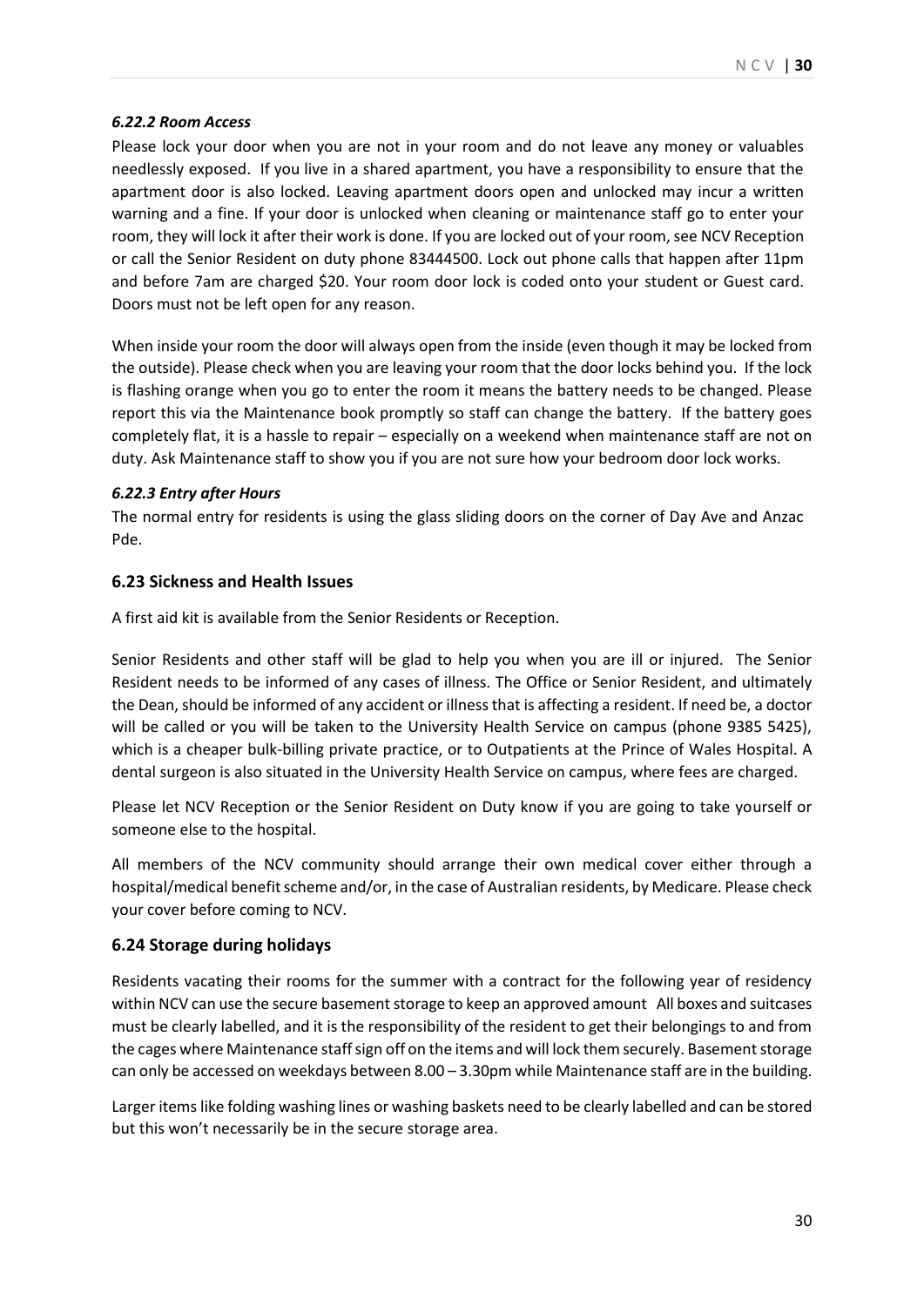The College reserves the right to limit the amount of storage space allocated to any resident and charges may apply for extra storage. Goods are stored at your own risk and must be clearly marked with your name. Bookings for summer residence are made through the College Office and charges are payable prior to residency.

#### **Packing and storing for returning residents**

Collegians who are returning to live at New College Village in a subsequent year will be able to store the equivalent of max. three 50 litre self-supplied boxes or plastic containers (up to 150 litres in total) over the summer period. If you need to store more than this, there is a storage charge of \$10 per 50 litre box. If suitcases are used for storage, their approximate volume will be taken from the max.150 litre combined free storage. Storage boxes can be purchased for \$10 each at reception.

To store items, you must arrange this during office hours at reception. The RAs and ATs cannot give you access to storage areas unless you have an **Approved Storage Form** from reception. If you are checking out after 5pm on a weekday, or on the weekend, you must arrange storage in advance through reception. To request additional storage space please email: [enquiries@newcollege.unsw.edu.au](mailto:enquiries@newcollege.unsw.edu.au)

#### **Storage beyond contractual period for non-returning residents**

Collegians who are Not returning to New College Village must take their belongings with them at departure. However, in special circumstances summer storage, or ongoing storage may be possible for non-returning residents subject to permission from the Dean. This information applies for those who are approved to store belongings at New College beyond the end of their contract when they have no intention of returning, or if they subsequently do not return.

For non-returning residents, a charge of \$1 for every litre of items stored over the summer vacation will apply. Stored items must be collected no later than 14<sup>th</sup> February in the following year, or an additional charge of \$10 per item stored will accrue on a weekly basis and be payable upon settlement.

If Maintenance staff need to pack up the contents of your room in your absence, there will be a fee of \$40/hour for the time that it takes to do this on your behalf. If College storage boxes are required, these will be charged at \$10 each.

| <b>Storage Period</b>                                                                                    | <b>Number of Units</b>                                                                              | <b>Storage Fee for</b><br>non-returning<br>resident | <b>Storage Cost</b>                                                                                                              |
|----------------------------------------------------------------------------------------------------------|-----------------------------------------------------------------------------------------------------|-----------------------------------------------------|----------------------------------------------------------------------------------------------------------------------------------|
| <b>Example of Summer</b><br>storage from 15<br>December until 15<br>February in following year           | $6 \times 50$ litre boxes @ \$1<br>per litre storage                                                | \$50 per box for summer                             | \$300 for the summer                                                                                                             |
| Examples of Weekly<br>arrangement for any<br>storage outside Summer<br>Period charged on weekly<br>basis | $2 \times 50$ litre boxes @ \$10<br>per week<br>OR.<br>$6 \times 50$ litre boxes @ \$10<br>per week | \$20 per week<br><b>OR</b><br>\$60 per week         | E.g., $$20/week \times 10$<br>weeks = $$200$ storage<br>fee<br>0R<br>E.g., $$60/week \times 10$<br>weeks = $$600$ storage<br>fee |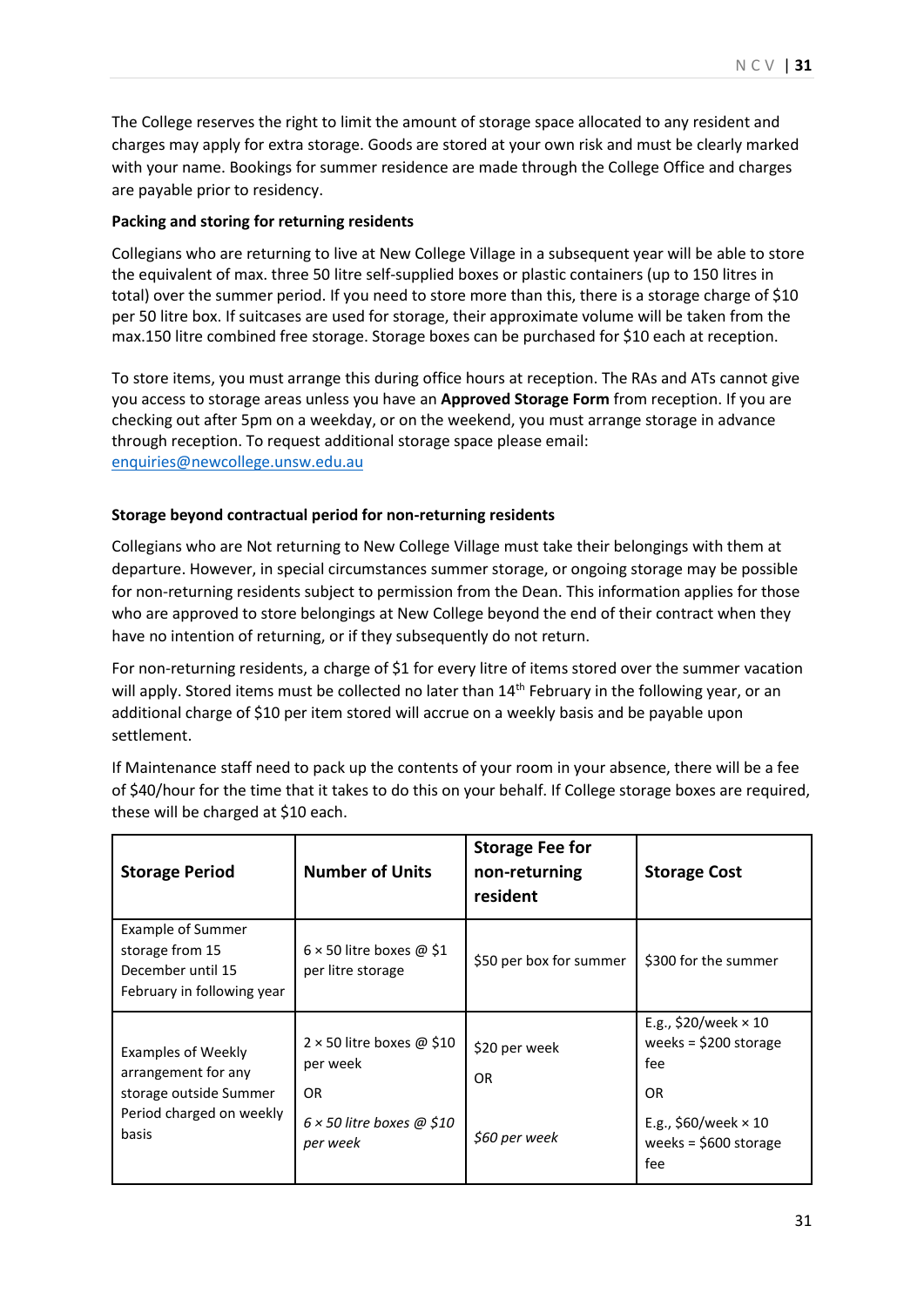During "in room" periods we have allowed "in room" residents additional **storage of up to two boxes at no additional cost.** If more space was required in room residents should speak to the Dean about prices for additional boxes during term time

# **6.25 Utility Bills**

Your electricity and water are included in the weekly room rental rate and are not billed separately. We can monitor individual room usage of electricity and warnings can sometimes be issued if we can see you are overusing the air-conditioning.

# **6.26 Wi-Fi**

Residents receive 40GB of internet as part of their room rental contract through our internet provider. It is possible to purchase add-on plans or upgrade to Unlimited Internet for an additional monthly fee which residents arrange directly with the supplier.

# **6.27 Window Springs**

The window springs can deteriorate and have caused some minor injuries. If you think your window spring is not working properly, please put a note in the Maintenance book at Reception so staff can come and make a repair before the spring completely breaks.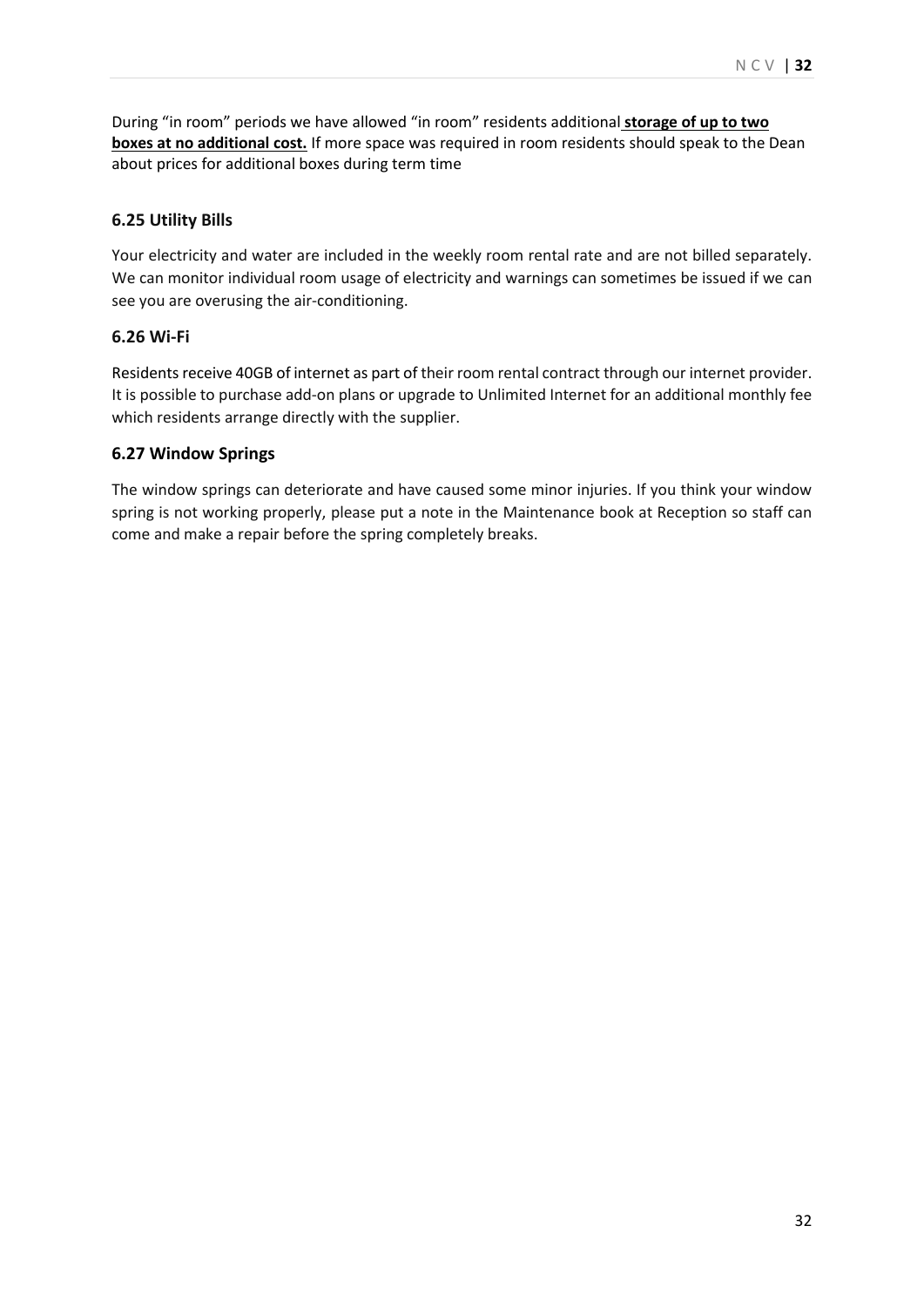# **7.0 Discipline**

#### *a. Introduction*

Discipline, expressed through the persuasion of cultural expectation, is the responsibility of all members of the College to foster and maintain a harmonious and positive pattern of community life in the College. All members are permitted in the College as licensees. Such licenses may be revoked for disciplinary reasons. You are encouraged to demonstrate maturity by practicing responsible selfdiscipline, thereby creating a positive atmosphere for both academic and social pursuits. The College, as part of the University of New South Wales, comes within the ambit of the disciplinary procedures of the University and in particular, in this context, so do student members who are not resident in the College.

The basis for and the ultimate authority in disciplinary matters in the College is the Master's authority as the Chief Executive Officer of the College.

#### *b. Disciplinary Sanctions*

Disciplinary sanctions may be imposed by authorised members of college staff (Master, Dean of Residents, Bursar and Senior Residents) and usually take the form of formal cautions, monetary fines, or community service tasks. Servicing fees (e.g., for afterhours door openings) may also be charged when necessary. The Dean of Residents reserves the right to review and/or add other disciplinary measures (e.g., a fine or community service) if she deems a sanctioned matter to warrant further action.

Intoxication will not be accepted as a defence against discipline for inappropriate behaviour.

Anyone guilty of vandalism or who flagrantly flaunts College rules as interpreted by the Master or his representative will be liable for all damage and in addition, may be fined. If the circumstances are so serious that it is judged that the College community cannot afford to risk a re-occurrence of the same situation, they will be asked to leave the College.

Where a resident's record indicates a pattern of persistent behaviour against the standards of the College and the interests of the community, they may also be asked to leave the College.

Illegal behaviour is viewed very seriously and is grounds for dismissal from the College.

#### *c. Payment of Fines*

If a fine is issued, it should be paid promptly at Reception. Failure to do so may lead to further, more serious disciplinary action being taken. Readmission to College and valediction are not permitted where outstanding fines remain. Where necessary, unpaid fines will be taken from a resident's bond before finalisation of their account.

#### *d. Serious Discipline Situations*

Serious discipline situations are those that may lead to sanctions such as suspension or dismissal.

In the case of a serious discipline situation the person concerned will be allowed to present their side of the case. After this, except in the most obvious or exceptional cases, there would normally be a delay of twenty-four hours before any decision is given, to enable other consultations to take place.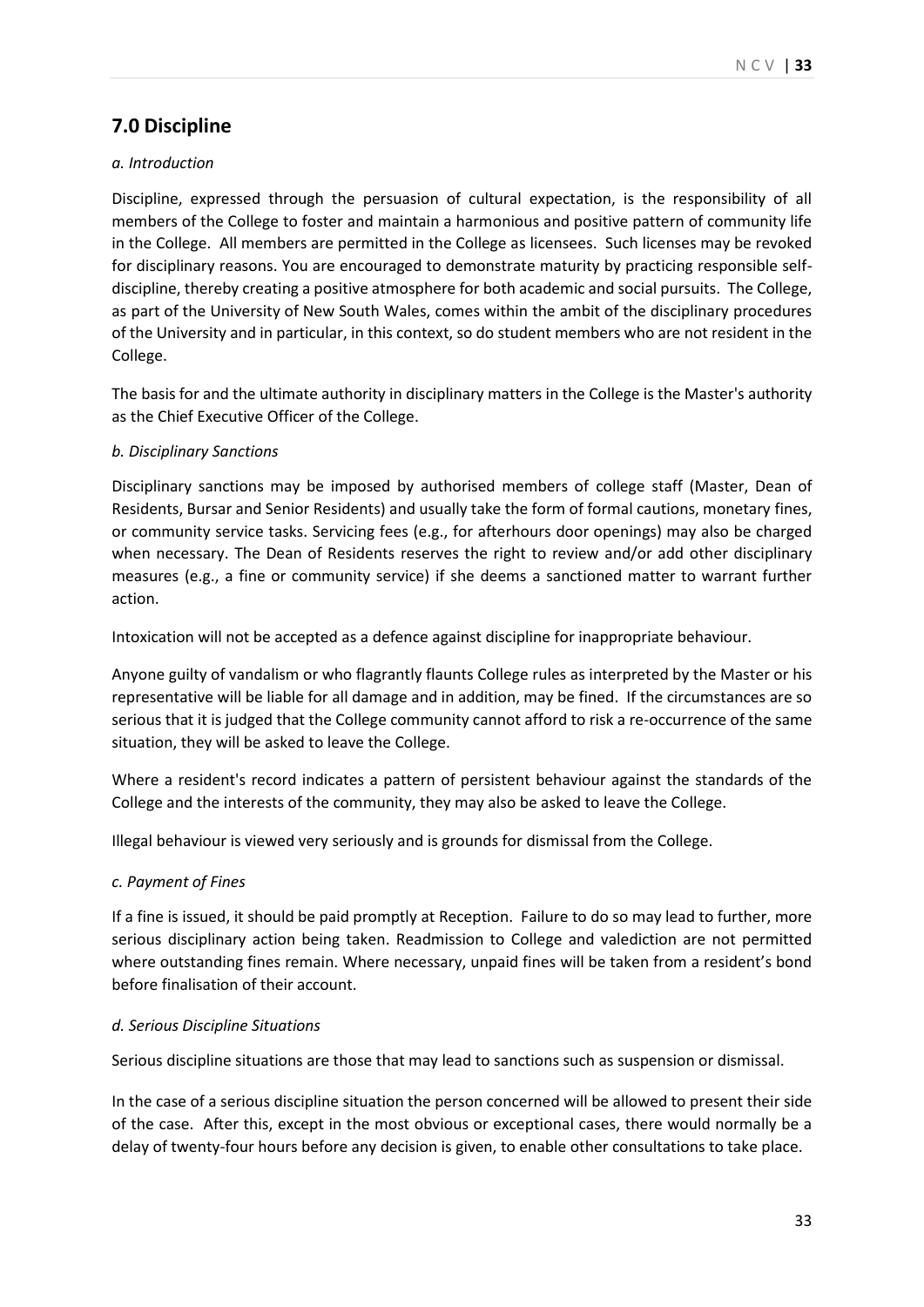Serious discipline matters will be dealt with by the Master of the College.

The Master's decision in these matters is final.

#### **7.1 NEW COLLEGE HARASSMENT POLICY – ABRIDGED**

New College is a unique community that provides a network of relationships enabling connectedness and a sense of belonging. The strong academic and pastoral support systems that the College offers reflect the fact that the welfare and growth of residents are at the core of college life. Residents and staff at New College contribute to each other. Residents of New College enjoy the privilege of membership of this community, and with it, responsibility to contribute inpositive ways to the lives of other people.

**Note:** New College is committed to ensuring that harassment is not part of college life. "College life" encompasses activities on any New College property as well as those organized and run by Residents and staff outside the buildings.

#### **Definition**

Harassment is any type of behaviour to which the other person does not consent; and which offends, embarrasses, or scares them and can be

- sexual, or
- targets them because of their race, sex, and gender (including transgender), pregnancy, marital status, sexual preference or orientation (including homosexuality, lesbianism, bisexuality, and heterosexuality), disability or long-term illness, age, social origin, political belief, or religious belief, and

that, in the circumstances, a reasonable person should have expected would offend, embarrass, or scare.

#### **Purpose of the policy**

Harassment *is not tolerated* at New College and hence breaches of this policy may lead to formal cautions, fines or expulsion for residents and dismissal in the case ofstaff.

#### **Witnesses / Bystanders to Inappropriate Behaviour**

If any member of the College community is witness to behaviour that they consider may constitute harassment, bullying, sexual harassment or unlawful discrimination, or they are a bystander (bystanders are individuals who observe the behaviour firsthand or are subsequently informed of the incident), it is appropriate and important that they raisetheir concerns about such behaviour to an appropriate community leader (e.g., SR/RA, Dean, Master). The Master, College Deans or senior staff can provide advice and assistance to observers of alleged inappropriate behaviour regarding alternatives and strategies to safely raise their concerns.

#### **Implementation and Responsibilities**

It is the responsibility of all residents to respect the rights of others and ensure that they do not become involved in or encourage harassment. Every resident has the legal right to a work/study environment that is safe, and that is not sexually harassing, sexist, racist, anti-gay, anti-disability, ageist, or stereotyping in anyother way.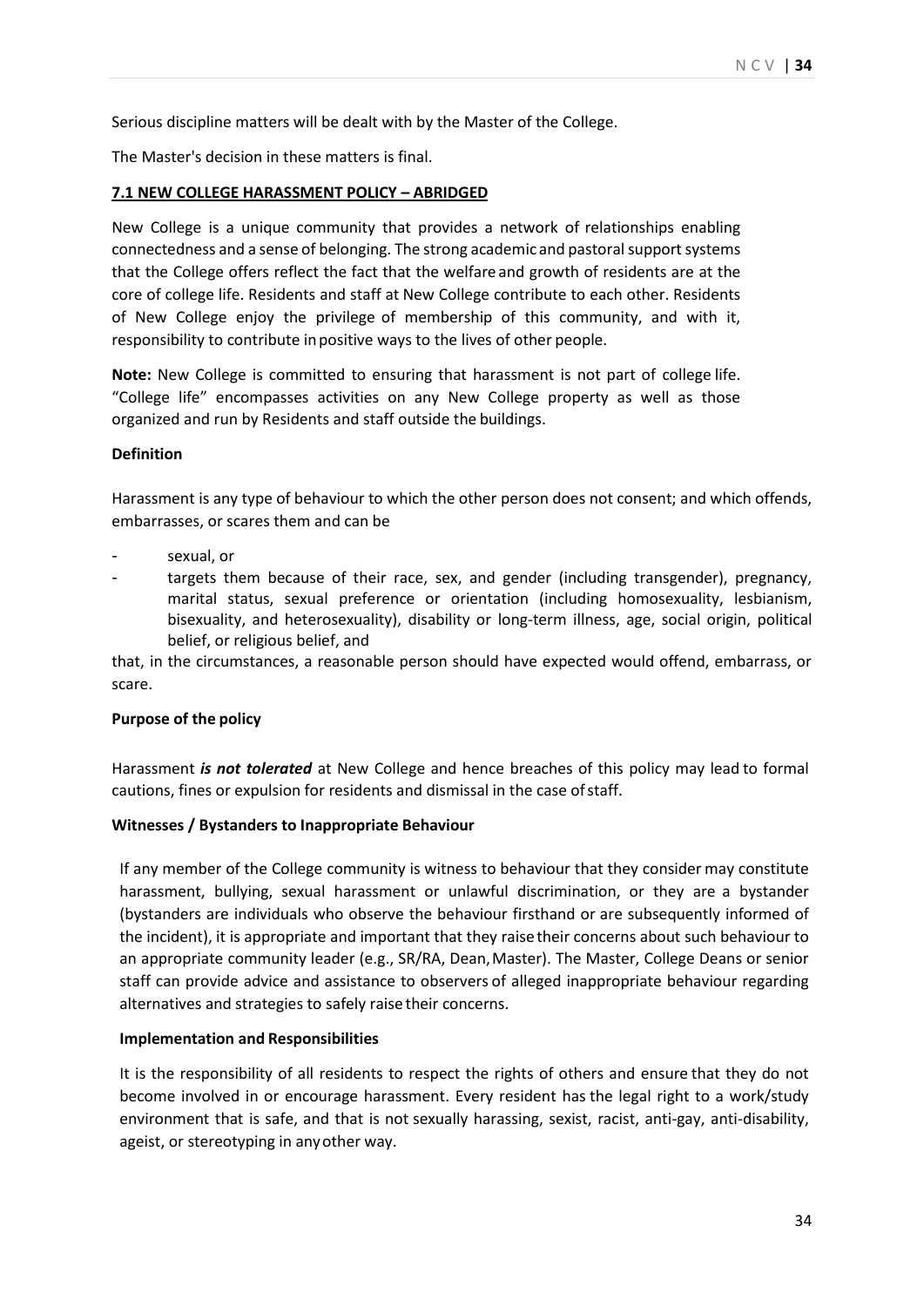Residents should be encouraged to help prevent harassment from occurring and should be prepared to offer support to others who they witness being harassed. The latter might include, for example:

- refusing to join in with the harassing behaviour.
- reminding others that they have the legal right to an harassment-free work/study environment.
- telling others that, if they feel able, they can say 'no' to the person or people who are harassing them.
- informing others that if the harassment does not cease, they will report the harassment to a Resident Advisor.
- Ensure that they do not victimise any person including students who make a legitimate complaint,
- Ensure that they do not make false, malicious, or vexatious complaints